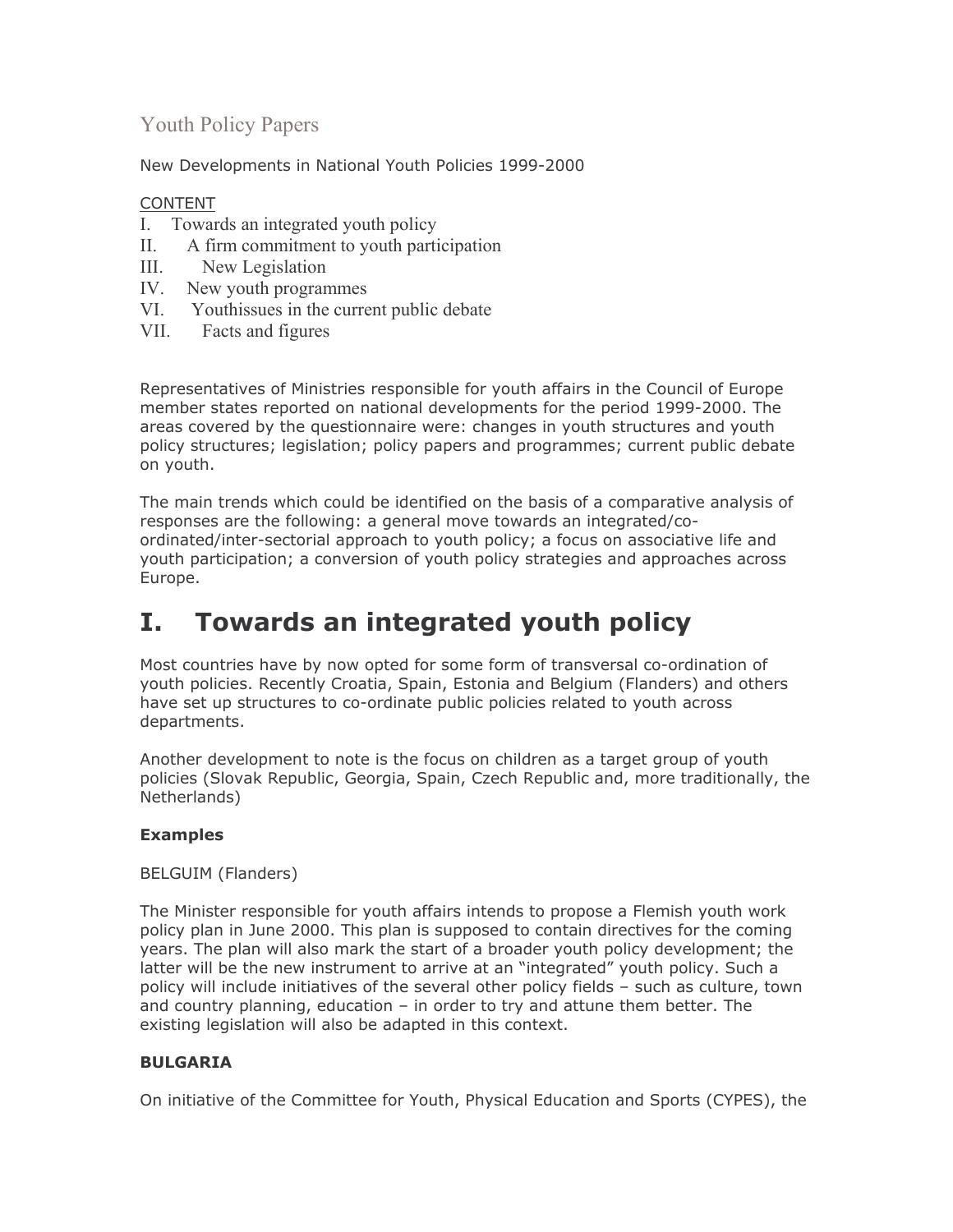Minister of labour and social policy appointed a joint working group (including participants from social partners - employers and trade unions) for drafting of National Youth Employment Programme. This action is in accordance with the priorities set up in the National Strategy for Accession of Republic of Bulgaria to the EU, the Programme for its Implementation and the National Programme for the adoption of the acquis communautaire.

# **CYPRUS**

The Strategic Plan of the National Board for Youth Affairs foresees the carrying out of a study on a single (co-ordinated) policy for youth, in accordance with the provisions of the Youth Board Bill.

# **DENMARK**

The Governmental Youth Committee - with representation of the Ministries of Education, Cultural Affairs, Finance, Housing, Health, Social Affairs, Labour, the Interior and Justice is working on a statement on youth policy to the Danish Government. This statement will give a status on the Danish Government's work in the youth field during the last three years and provide the Government with ideas and visions for the years to come. The statement will be due in the beginning of summer 2000.

# **GFRMANY**

A new Federal Advisory Committee on youth matters was appointed.

# **HUNGARY**

The Ministry of Youth and Sports has developed strategic partnerships on youth policy involving umbrella youth organisations.

# **LITHUANIA**

The State Council for Youth Affairs has assumed a co-ordination function among the other state departments in view to developing a holistic approach to youth policy. The preparation of a long-term youth policy strategy (2002-2005) has begun.

#### **LUXEMBOURG**

In August 2000 a Coalition agreement was adopted by the Government, establishing a co-ordination role for the Ministry of Youth in the development of inter-sectorial policies concerning young people.

#### **MALTA**

In November 1999 the New National Youth Policy document was launched which sets targets in the fields of education, employment, welfare, housing, risk behaviour, health etc.

# **SLOVAK REPUBLIC**

In October 1999 the Government approved the creation of a Council on Children and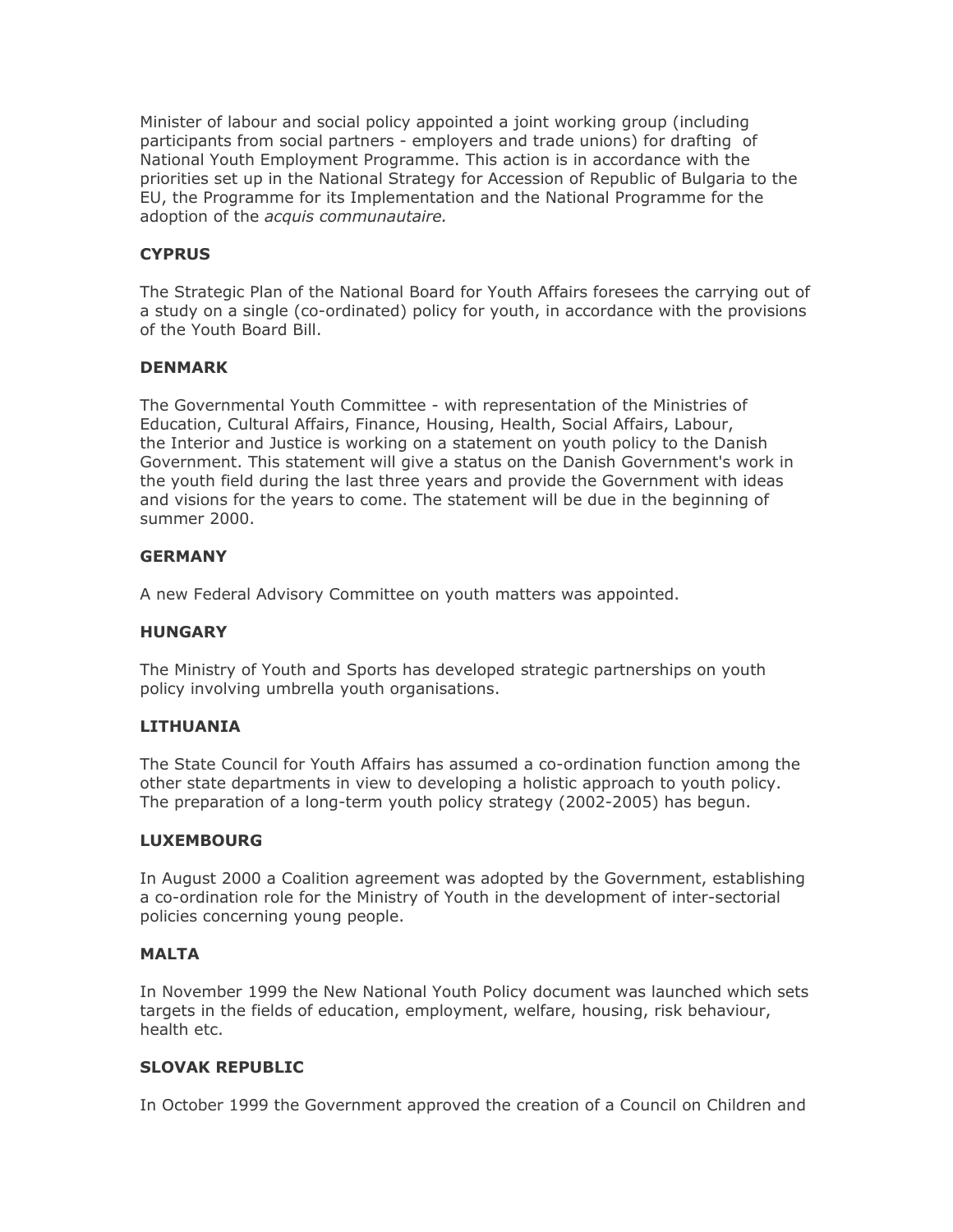Youth. The Council is an advisory body for methodological and legislative work and co-ordinates youth-related activities of various government departments. Its mandate includes "comprehensive state care for children and youth, the policy of government subventions for children and youth and all other systematic measures for support, protection and development of children and youth". The Council is composed of 17 members representing various Ministries and non-governmental organisations.

# **SPAIN**

By Agreement of the Cabinet, the Youth Institute has carried out an Action Plan concerning youth for the 2000-2003 period which originated from proposals raised by the Inter-ministerial Commission for Youth and Childhood. The objectives are as follows:

- a) favoring the conditions that may allow the independence, emancipation, and welfare of young people, through measures for their insertion in the labour market and their access to housing, and also through educational programmes focused on health issues and on healthy alternatives for their leisure time.
- b) promoting values of solidarity and tolerance among young people through measures that support disadvantaged groups, prevent racism and violence, enhance volunteer programmes, promote co-operation with different people and cultures and permit an active participation in society.

The Inter-ministerial Commission finished the preparation of the text at its meeting of the 3rd November 1999.

Within the frame of the two general objectives described above, the content of the document is made up of a set of actions whose implementation is the responsibility of one or several Ministries, although contributions from institutions and social agents linked to young people have been taken into account in the preparation of the document, as well the analysis provided by experts.

At present the Plan is pending approval by the Cabinet.

# **UK**

'Connexions' is a new service which aim will be to provide coherent and co-ordinated support for all young people when and where they need it to enable them to participate effectively in appropriate learning, and wider society, by raising their aspirations so that they reach their full potential. The Service will play a central role in helping young people to deal with the problems they experience, removing any wider barriers to effective participation, and brokering access to more specialist services. The Service will target 13-19 year olds because this is the time when young people are most in need of expert advice about the world beyond the familiar school and family settings. It prevents a 'cliff edge' at 16, providing support for young people to remain in effective learning throughout their teenage years, and to achieve their full potential as adults.

The Service will be drawn from existing public, private, voluntary and community organisations and will build on best practice and experience. The role of the service will be to: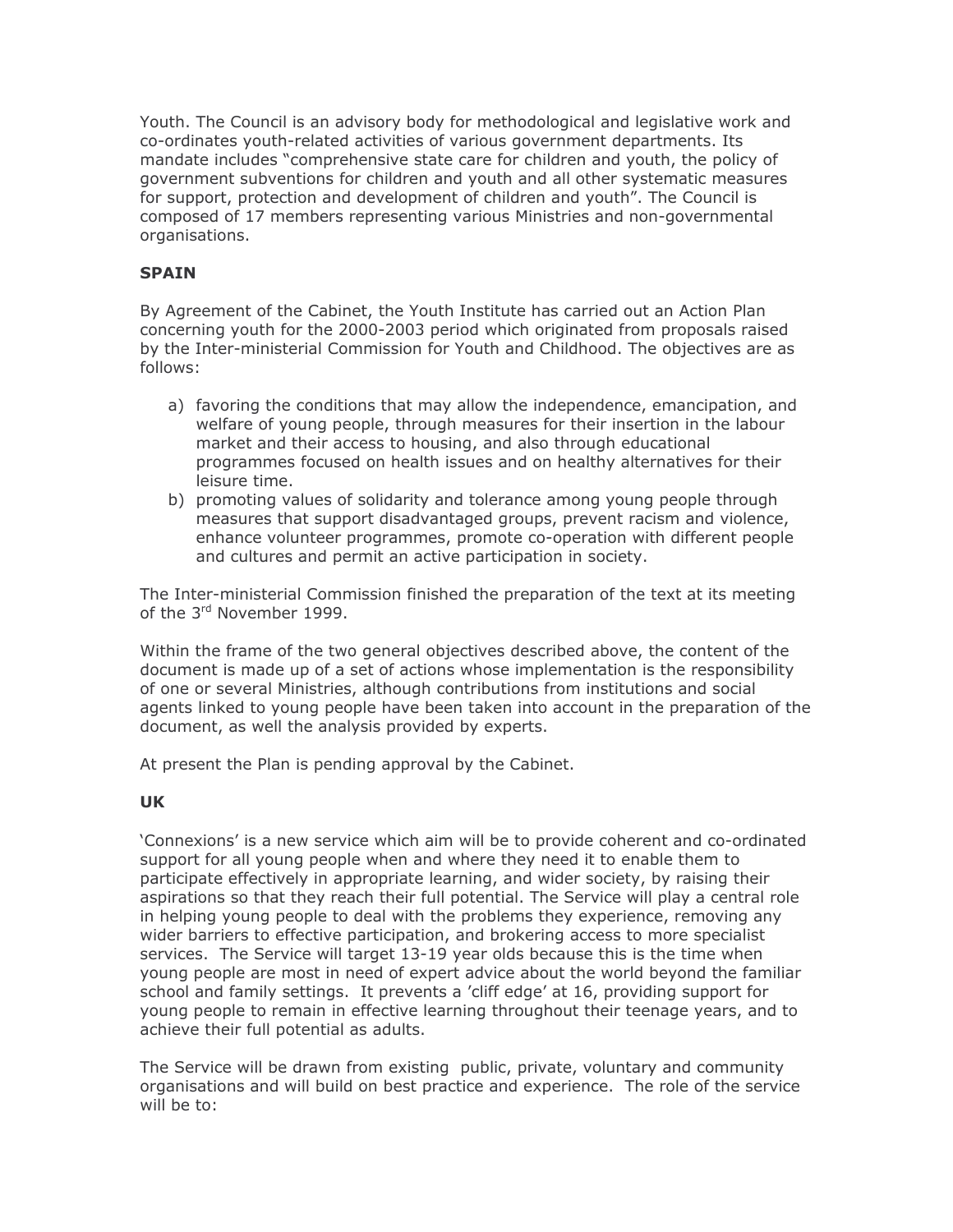- increase effective participation in learning up to age of 19;  $\bullet$
- help improve learning achievement at all levels of ability;  $\bullet$
- prevent the onset of disaffection and promote social inclusion;  $\bullet$
- provide practical support to overcome personal family or social obstacles.

The Service will be based around personal advisers, who will:

- provide advice, guidance and support;  $\bullet$
- be an advocate for the young person;  $\bullet$
- be a single point of access to all specialist support services, if needed;
- build a long term one to one relationship with the young person;  $\bullet$
- be trained through new arrangements to create a new profession able to handle a much wider range of issues affecting the lives of young people.

As a central principle, the Service will involve parents, employers, local communities and practitioners which is seen as crucial to the successful development of the Connexions Service. The Department for Education and Employment has also consulted extensively with young people on the functions of the service and the role of the personal adviser.

# II. A firm commitment to youth participation

National consultations, youth parliaments, municipal youth councils are only some of the instruments put in service of youth participation. The vast majority of member states can boost at least one major action in favour of dialogue between young people and policy institutions. In some cases (Moldova, Hungary, Austria, Slovak Republic, Hungary), there is a tendency to introduce even elements of comanagement in the policy structures in the youth field.

# **Examples**

# **AUSTRIA**

The Federal Chancellor established an advisory committee for youth affairs whose members are delegates from federal youth councils and the students union and which will decide on the direction of youth policies in Austria.

In 2000 special funding is provided within the framework of "Local Agenda 21" programme for local communities wishing to develop common strategies for youth work with a focus on youth participation.

# **AZERBAIJAN**

In March 1999 a Forum of the independent Azeri youth was held voicing young people's views on a range of problems of contemporary society. The Forum ended with a declaration.

BELGIUM (French community)

The Youth Service in co-operation with the National Youth Council (francophone) and the Advisory Commission of the Youth Centres has organised three round tables in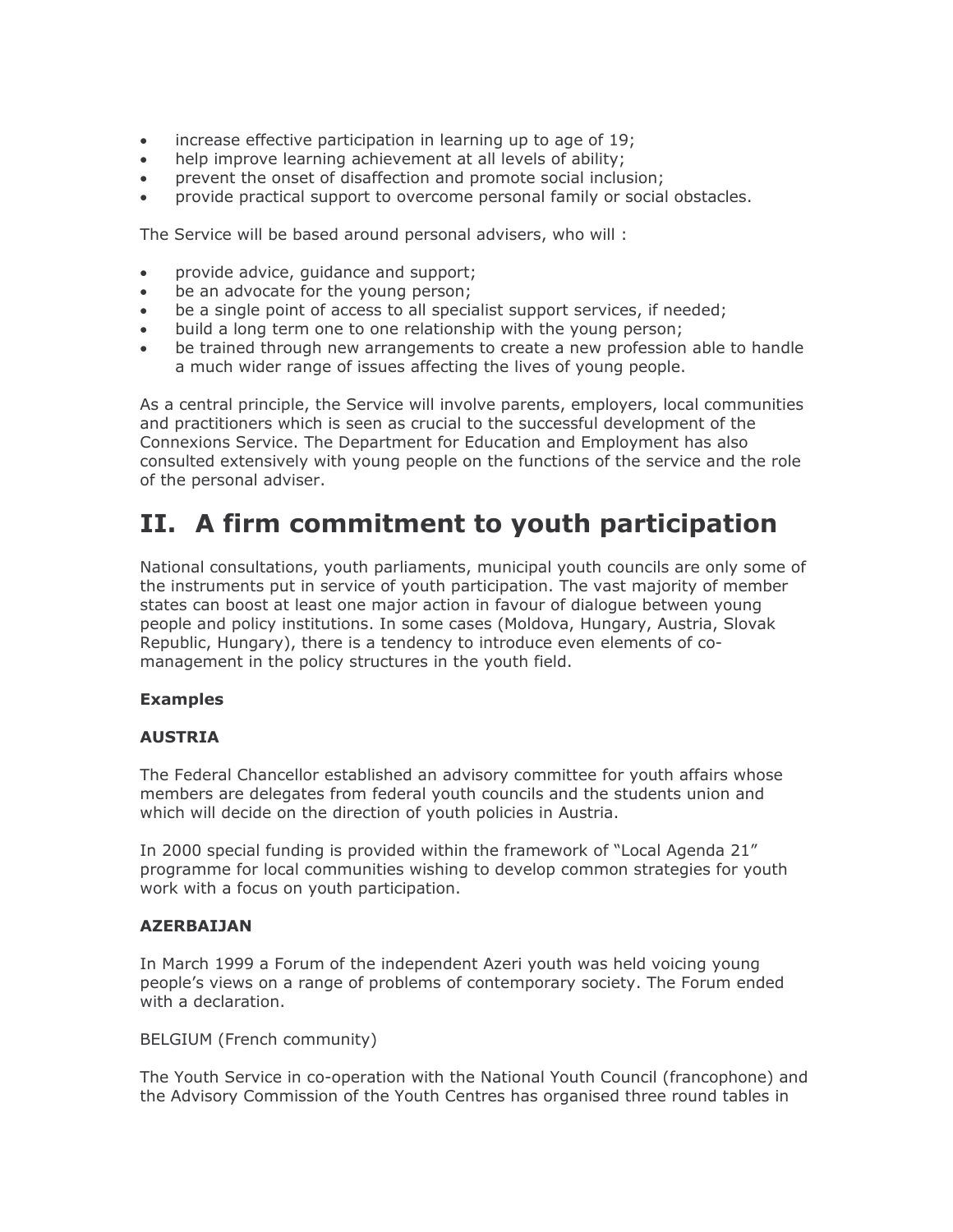1999. These were discussion fora for representatives of youth associations and youth workers on social issues related to youth work (employability, participation, violence).

# **BULGARIA**

Important role in the implementation of youth policy has the declaration of the Parliament in favour of the principles of the European Charter on the Participation of Young People in Municipal and Regional Life. The declaration supports the Regional Youth Councils in their cooperation with the local authorities.

# **CZECH REPUBLIC**

In October 1999 a National Children's Parliament took place in Prague under the auspices of the Senate. The action will be repeated in 2000.

# **CYPRUS**

On February 26<sup>th</sup> 2000 a new programme on "Municipal Youth Councils" was launched. The aim of this programme is to give young people the opportunity to discuss among themselves youth matters such as education, new technologies, leisure, vocational orientation, the European process etc. In addition, the programme aims at involving young people in decision-making at local level.

# **ESTONIA**

In November 1999 a Youth Work Forum was held to discuss longer term priorities and orientations of Estonian youth work/policy and approve an action plan 2000-2001 in the following areas: youth work structures and training, youth participation, youth camps, information and counselling, work with disadvantaged youth, international youth work, youth employment, non-formal education.

# **FINLAND**

A Virtual Democracy project has been launched, experimenting with new tools and forms for increasing young people's influence.

# **GEORGIA**

The State Department for Youth Affairs has begun work on the establishment of Children and Youth Parliament.

# **LIECHTENSTEIN**

In May 1999 the Government appointed a youth Parliamentary commission to prepare and organise several youth fora and one youth parliament session a year.

# **MALTA**

At a National Youth Conference young people voiced their opinions an concerns on a range of topics. The outcomes of the Conference were presented to the Government.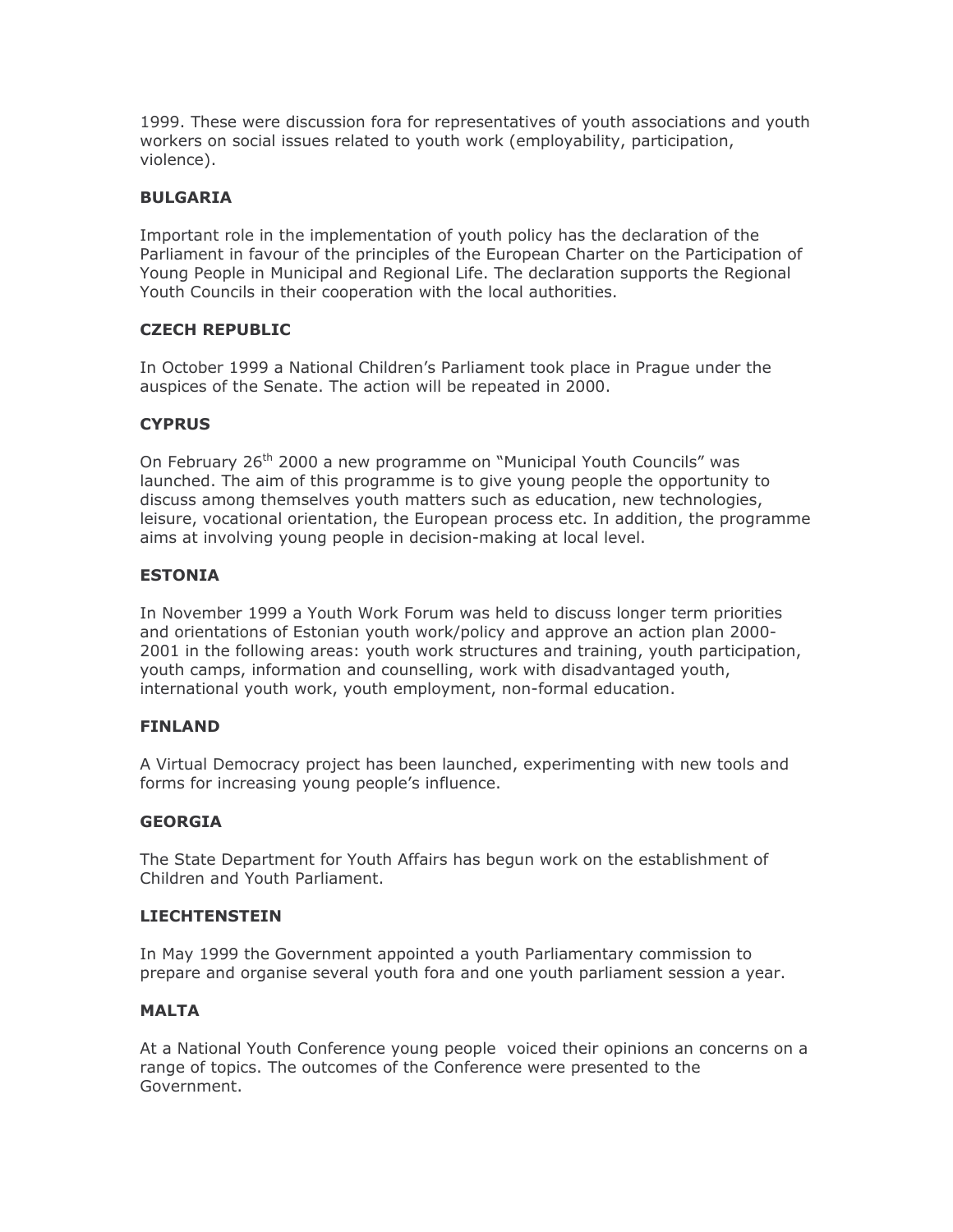# **MOLDOVA**

In 1999 the Government established a Council on Youth Problems, Members of the Council are representatives of NGOs and of the Government.

#### **NORTHERN IRELAND**

The youth sector is benefiting considerably from funding from the EU Special Support Programme for Peace and Reconciliation. A major project "JEDI - Joined in Equity, Diversity and Interdependence" is underway to help youth organisations develop their policies in the areas of community relations, education for citizenship and equality.

# **SCOTLAND**

One of the Scottish Executive's "Programme for Government" commitments is to consult widely on an action programme for youth which values young people and reflects their own aspirations. A "Youth Summit" is being planned for June 2000. Young people's views were sought on subjects for discussion at the Youth Summit. The top 6 issues for young people aged 11-15 are: drugs, alcohol, bullying, relationships (including family, friends), sport/leisure/hobbies/activities, sex; for ages 16-18 the top 6 issues are drugs, employment/unemployment, alcohol, sex (including sexuality), money, health.

The Scottish Youth Parliament has had its first Annual General Meeting and has the capacity to involve over 300 young people in Scotland, which draws on local youth forums/councils, increasing the number of young people involved.

# THE NETHERLANDS

An Advisory Committee for youth participation has been established. A policy paper entitled "State of Affairs on Youth Participation Policy" has been drafted.

# **UK**

A Department for Education and Employment secondee is working with the UK Youth Parliament Steering (UKYP) Group on arrangements to deliver the first sitting of the Youth Parliament in the Spring of 2001. The idea of the UK Youth Parliament was first announced in July 1999. The aim of the UKYP will be to give young people aged 11-18 a national voice which will be listened to by Government and political parties.

"Listen Up" is a report of a Government dialogue with young people run by the Home Office and Women's Unit with the National Youth Council and YouthNet, a young people's internet company. It involved young people in policy making by consulting them on their views on a range of emerging Government policy issues. The consultation process was innovative in that it consulted young men and women separately to find out how gender influences their lives. The young people involved were mainly teenagers, but the total age range was from 13-25 years old.

#### **New Legislation** III.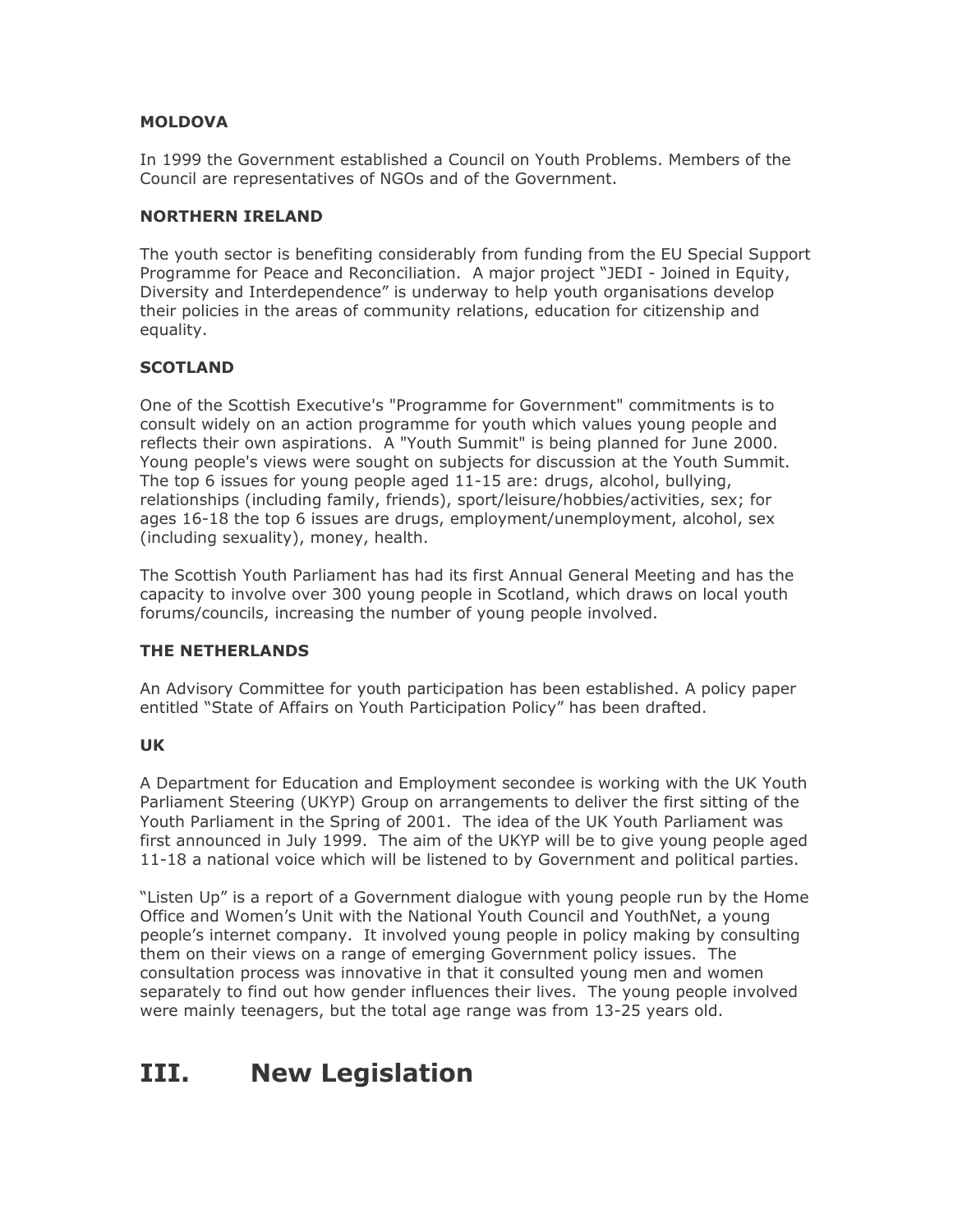# **AUSTRIA**

On the level of the Länder (nine regions of the federal state) the Salzburg Youth Empowerment And Youth Protection Law has been amended (http://www.landslb.gv.at./landtg-kanzlei/index.htm).

# **BELGIUM (FLANDERS)**

Subsidy rules applying to experimental and innovating initiatives in the youth field were developed in the year 2000. Moreover, new youth culture subsidy rules are being prepared.

# **BULGARIA**

There are not special laws concerning only youth matters in Bulgaria. Youth problems are subject of the laws, covering other areas such as social policy, inner affairs, employment, health. This legislation has not been significantly changed during the above-mentioned period. The Protection of Children Act passed first reading in the Parliament, its adoption on second reading is scheduled to take place in Spring 2000.

# **CROATIA**

The law about drugs is in the process of preparation as well as the proposals about the changes in the existing general legal acts which are partly incorporating youth issues (for example Criminal law, Family law, The law of organizations etc.).

# **CZECH REPUBLIC**

The Outline of the State Youth Policy in the Czech Republic until the year 2002 was evaluated by the April 30<sup>th</sup>, 2000. At present the proposal of the term of reference of this Law is being prepared.

# **CYPRUS**

There is no new legislation for youth aging eighteen years of age and above,, to be voted before the House of Parliament. Youth matters such as army, education, occupational rehabilitation etc, are adjusted through the articles of other existing legislation.

However, there is a proposal before the House of Parliament regarding drug legislation, entitled "The Prevention of Use and Traffic in Drugs and other Habitforming Substances (Establishment of an Anti-Drug Council and Fund)". Law of 1998

# **DENMARK**

In a few areas new legislation in the youth field has been passed. The most ambitious law programme is the &Developing Programme for the Future Youth Educations 8, which was passed in 1999. The primary concern of the Developing Programme is to create coherence and spaciousness in the system of education and increase the professional and personal challenges for everybody through a renewal of structures and content in each of the different youth educations. The programme should also provide more flexibility between different educations and it should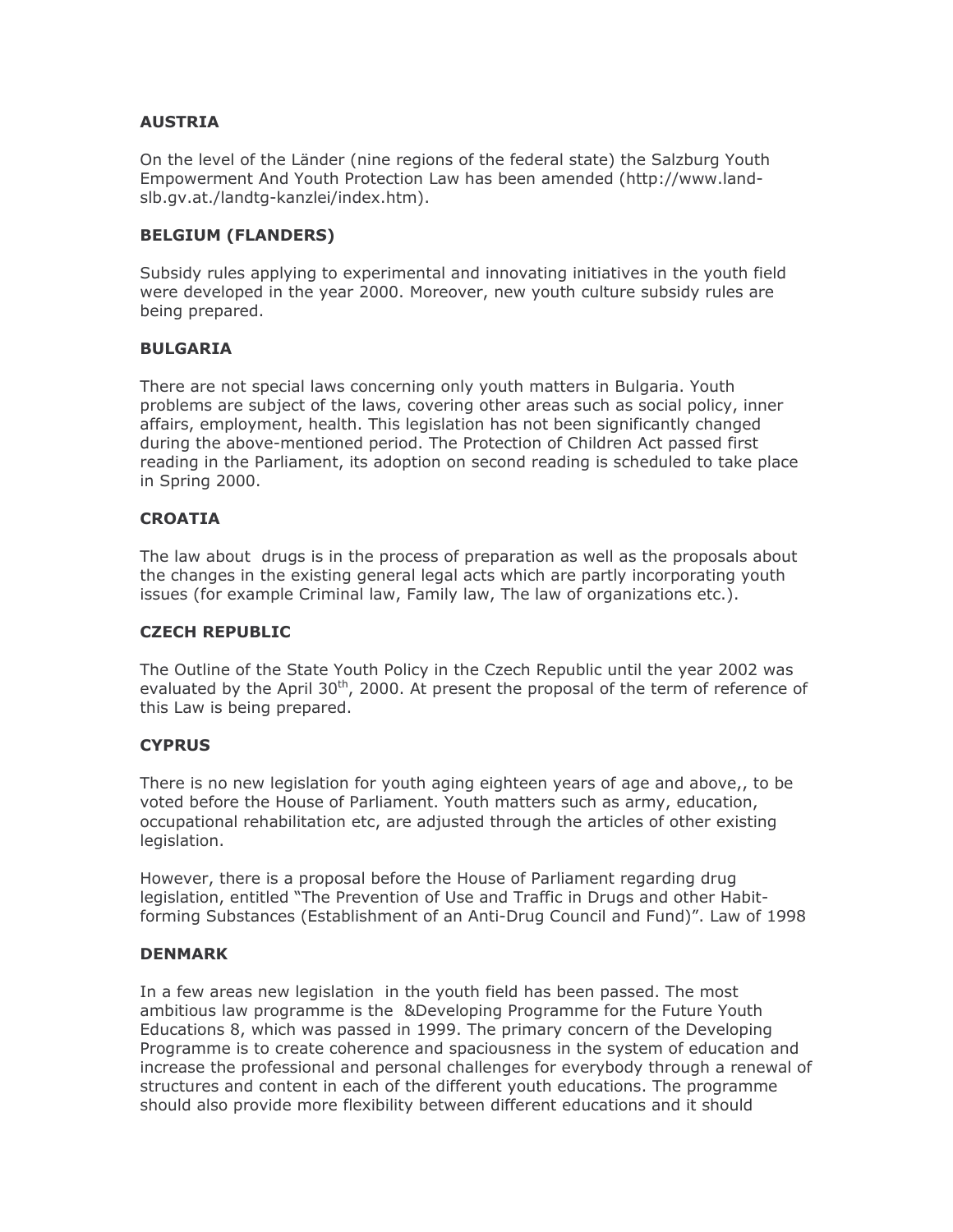provide more democratic rights for the pupils and students.

# **ENGLAND**

New legislation in the youth field has been passed:

- The "Right to Time Off for Study or Training" came into force in 1999. Young  $\bullet$ employees aged 16 and 17 who are not yet qualified to level 2 have the right to reasonable paid time off to study or train for approved qualifications, so that they can take their place in the labour market of the future; and certain employees aged 18 have the right to complete study or training which they have already begun. This is part of the wider Connexions strategy to ensure that far more young people stay on in education and training until they are at least 19 (see question 4 for more information);
- The "Learning and Skills Bill" introduced in 1999 includes provision in the setting  $\bullet$ up of the Connexions Service (see question 4 for more information).

# **ESTONIA**

The Estonian Youth Work Act was passed on 17 February 1999 (RT I 1999, 27, 392), and entered into force on 1 April 1999.

# **FINLAND**

- Implementation of the extensive reform of educational legislation passed in  $\bullet$ 1998.
- New Sports Act (1999-)
- Youth punishment trial Act (1998)

# **GEORGIA**

Law on the State support for children and youth Union;

State Departament works on the law - children and youth protection against pernicious influence of mass media.

# **GERMANY**

Planned:

Law for the reform of youth protection with special regard to the exigences of the new information and communication technologies.

# **HUNGARY**

A new legislation in the youth field is a ministerial order which has established a new national application system for NGOs working in the youth field.

# **ICELAND**

Work has begun on re-drafting the legislation in the youth field. The current legislation is since 1970.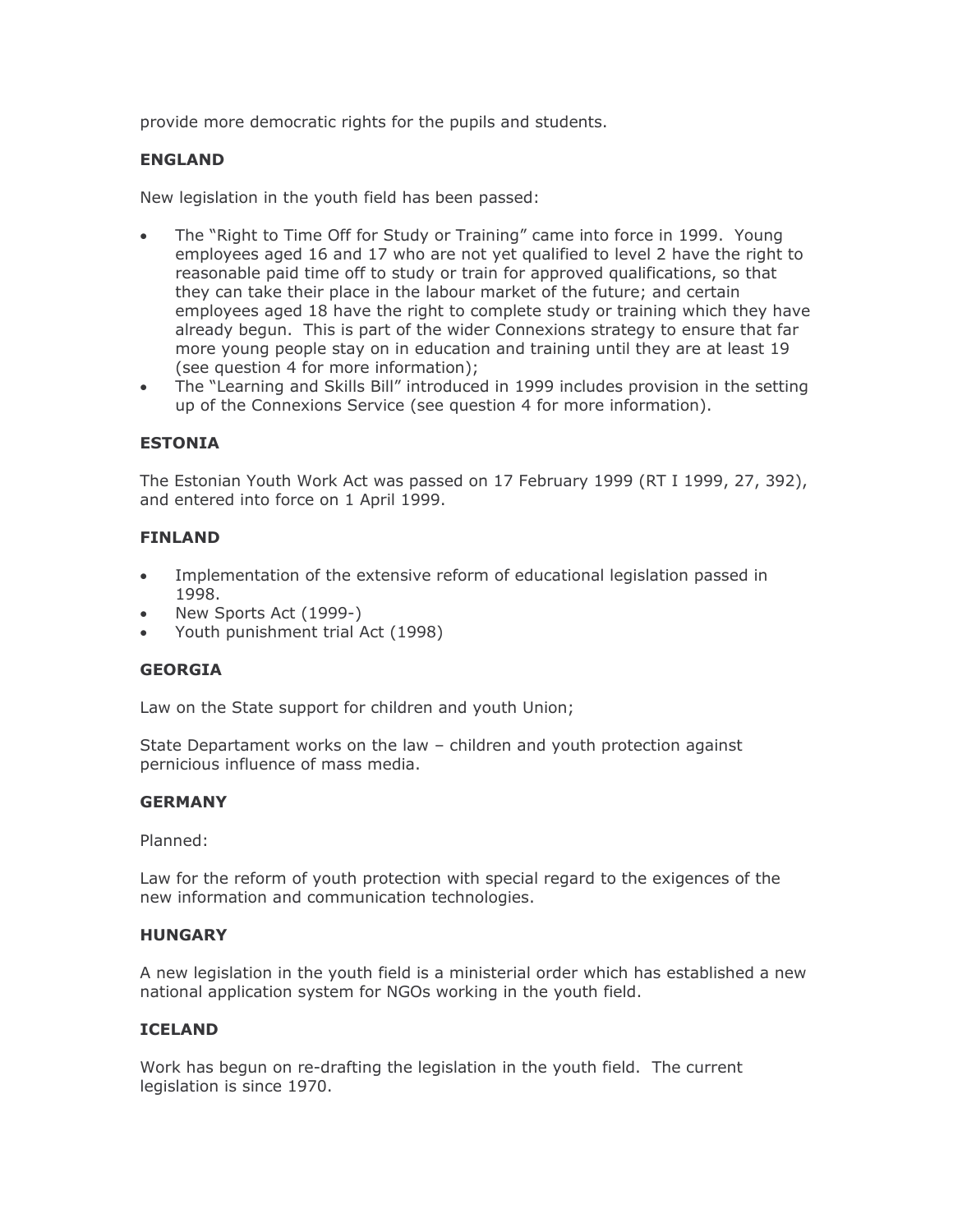# **LIECHTENSTEIN**

Passed on February 11, 2000: since that date young people of age 18 are allowed to vote and have majority age.

concerning family, children and youth:

In the pipeline: Wegweiserecht: Law in order to combat violence within the family including the possibility to remove the aggressor from the family for a certain time.

in the pipeline: *Pflegebewilligung*:new guidelines and regulations concerning day care: child minders and foster parents have to be approved by a national authority.

# **LITHUANIA**

Regularly laws concerning youth in one or another way are passed (as much as youth is part of society or/and priority group in some fields). Among the most important is the "law on higher education", which is already on agenda of Parliament of Lithuanian Republic.

The discussions and some initiatives to have the "law of youth" have started (at the moment the main document is the State youth policy concept adopted by the Lithuanian parliament in 1996. This document provides the main quidelines for the governmental establishments in the field of youth policy). But this is just the ideapromoting phase still.

Another issue, which is just started to be discussed in some circles, is military service; there were some corrections made last year that were discussed among the youth.

According to that young people that still are under 27 (the age limit military service is compulsory to), they are obliged to provide the documents they attended the military or alternative service, or the documents that they are excused from military service of some recognised reason (studies, health, etc.) in case they apply to work in governmental institutions.

This discussion has brought some NGO's to initiate the working group on the law of military service, but already with concern to the concept of alternative service and implementation of it. In parallels the committee at the Ministry of defence has been established to implement in practise currently valid procedures of alternative service and to develop the issue further.

The new criminal code is on government's agenda now. The working group was established to work out recommendations related to the issues of responsibilities of delinguent under-age youth.

# **LUXEMBOURG**

The so-called ASFT law and its execution regulations dated 08.09.98 resp. 28. 01. 99 has a strong effect on the functioning of Youth Houses' network.

# **MALTA**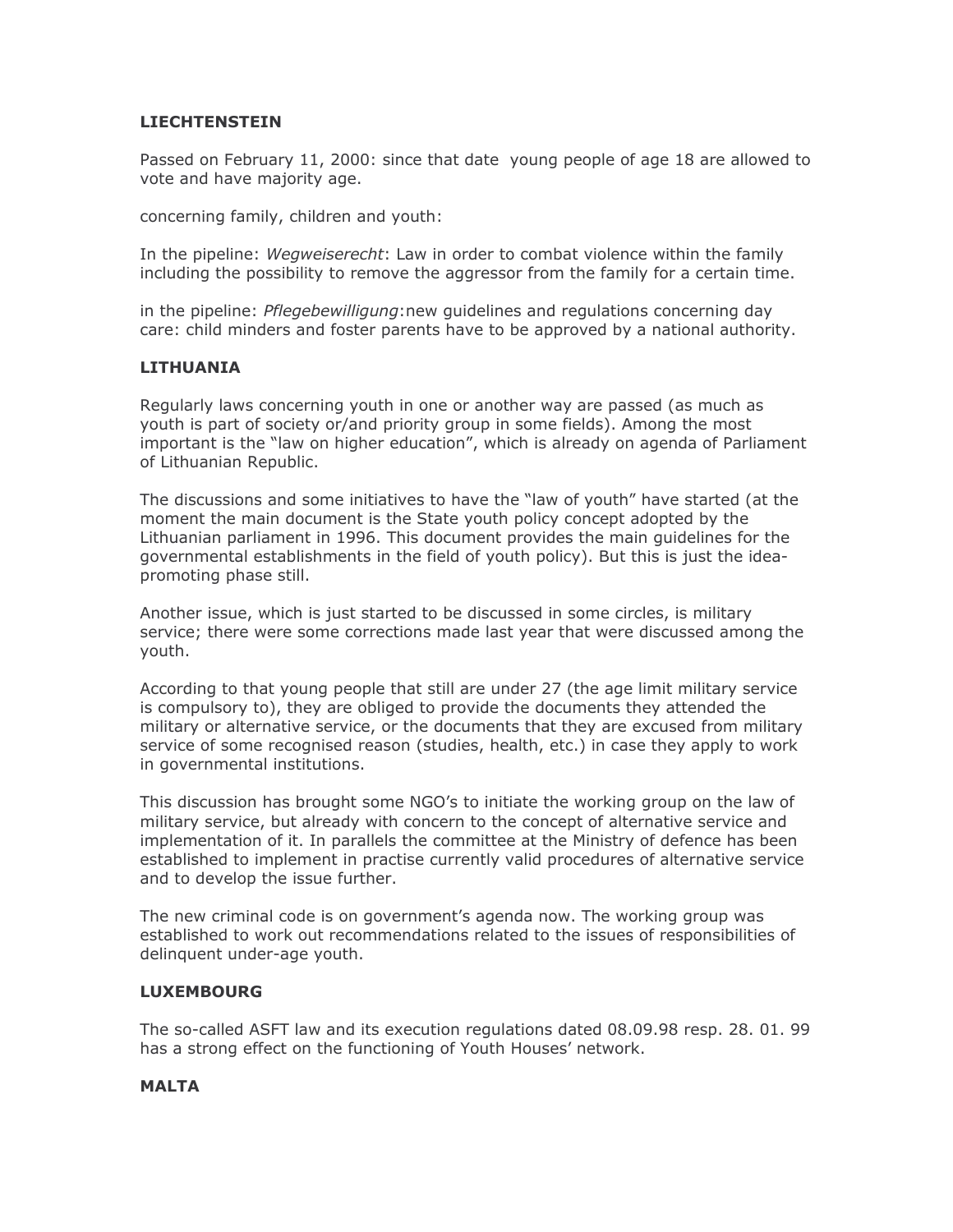The Equal opportunities Act for disabled young people (Jan 2000).

# **MOLDOVA**

In 1999 was adopted the Law on Youth which defines the state policy in the youth field, regulates creating social, economic and organisational conditions for the youth development in the interest of person and society, establishes the prior directions in promoting the state policy in the youth field.

# **RUSSIA**

Adopted laws:

1999 - the law "About the principles of the preventive system of neglect and offences of the juveniles"

1999 - the law " About physical training and sports in the Russian Federation"

Draft laws being introduced in Duma:

- "About the quidelines of the state youth policy in the Russian Federation"
- "About the principles of the organised work of Commissions on juveniles affairs  $\bullet$ and their rights defense"
- "About children and young people sports in Russian Federation"

Draft laws being prepared for the introduction into Duma:

- "About the state support of the children's rest and protection of their health in  $\bullet$ the Russian Federation"
- "About additional education in the Russian Federation"
- "About introduction of changes and additions to the law "About Education"
- "About the alternative civil service"  $\bullet$
- "The legislation principales of juvenile justice"  $\bullet$
- "About the state youth housing policy"

# **SLOVAK REPUBLIC**

The Government has commited itself to draft a Youth Bill which is to be submitted to the National Council of the Slovak Republic for approval in 2001. The work of the Bill started in 2000.

# **SCOTLAND**

There have been a number of policies which have direct implications for young people such as the "Standards in Scotland's Schools Bill".

New legislation passed: "The Right to Time Off for Study or Training" (see ENGLAND)

Other legislation has implications for young people such as the Health White Paper -"Towards a Healthier Scotland" - and the "Special Educational Needs and Disability Rights in Education Bill" report by the Department for Education and Employment.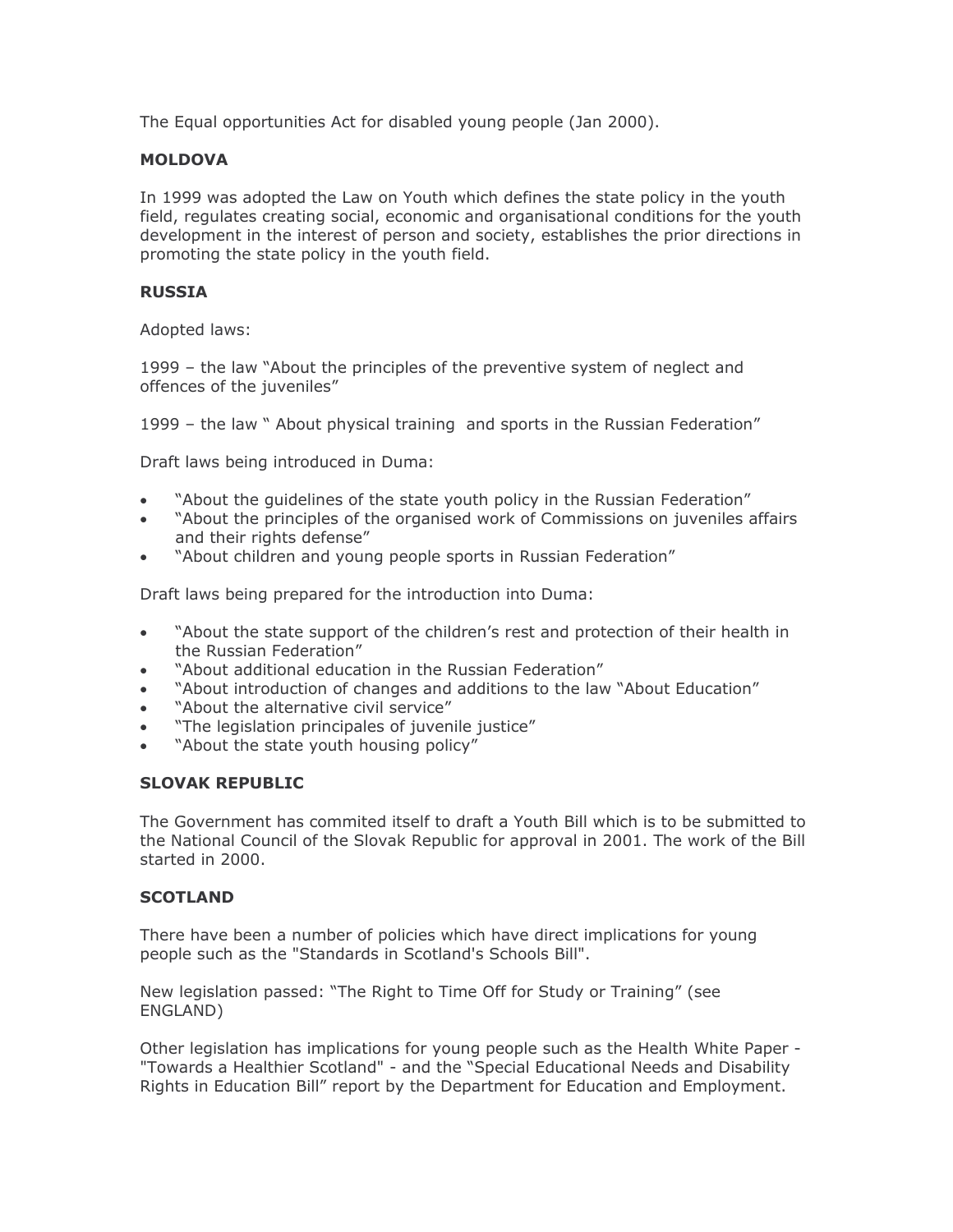# THE NETHERLANDS

- Legislation Prevention of sexual child-abuse  $\bullet$
- Legislation on data registration on youth care  $\bullet$
- Financial arrangement for national youth organisations  $\bullet$
- Proposal for the amendment of the Media law and replacement of state film censoring by a system of self regulation by producers of age classification of all media products including ty-programs
- Being prepared: Law on basic child care-facilities
- Being prepared: Revised Law on youth care.

# **TURKEY**

The regulation of Youth Clubs was enacted on 20.04.1999. Furthermore, the efforts regarding the LAW of 3289 about the institutions and duties of the Directorate of Youth and Sport have been continued.

# **UKRAINE**

- Declaration "On the common regulations of youth policy in Ukraine" (of  $\bullet$  $15.12.92$ :
- the Law of Ukraine "On the youth and children's organisations";  $\bullet$
- the Laws of Ukraine "On amendments and additions to the Law of Ukraine "On the support of social development of young people in Ukraine" and "On the common regulations of social work with children and young people" passed after the first consideration (of 21.12.99 and 17.12.99 respectively).

# **WALES**

No new legislation has been passed but youth support clauses for Wales have been drafted and are being incorporated in the "Learning and Skills Bill".

"The Right to Time Off for Study or Training" (see England).

# IV. New youth programmes

# **AUSTRIA**

- youth@agenda": a long term project aims to build a network of Austrian  $\bullet$ municipal councillors under age of 27 (about 900 persons are concerned). The objective is the promotion of youth projects and youth participation in various ranges.
- Three year model project "initiative quality"  $(I.Q)$ : a number of youth  $\bullet$ organisations are developing a system of self-assessment concerning quality standards in youth work.

# **BELGIUM (FLANDERS)**

The Minister responsible for youth affairs intends to submit a Flemish youth work policy plan in June 2000. This plan develops the main ideas for the next few years. The plan will also mark the start of developing a broader youth policy plan; the latter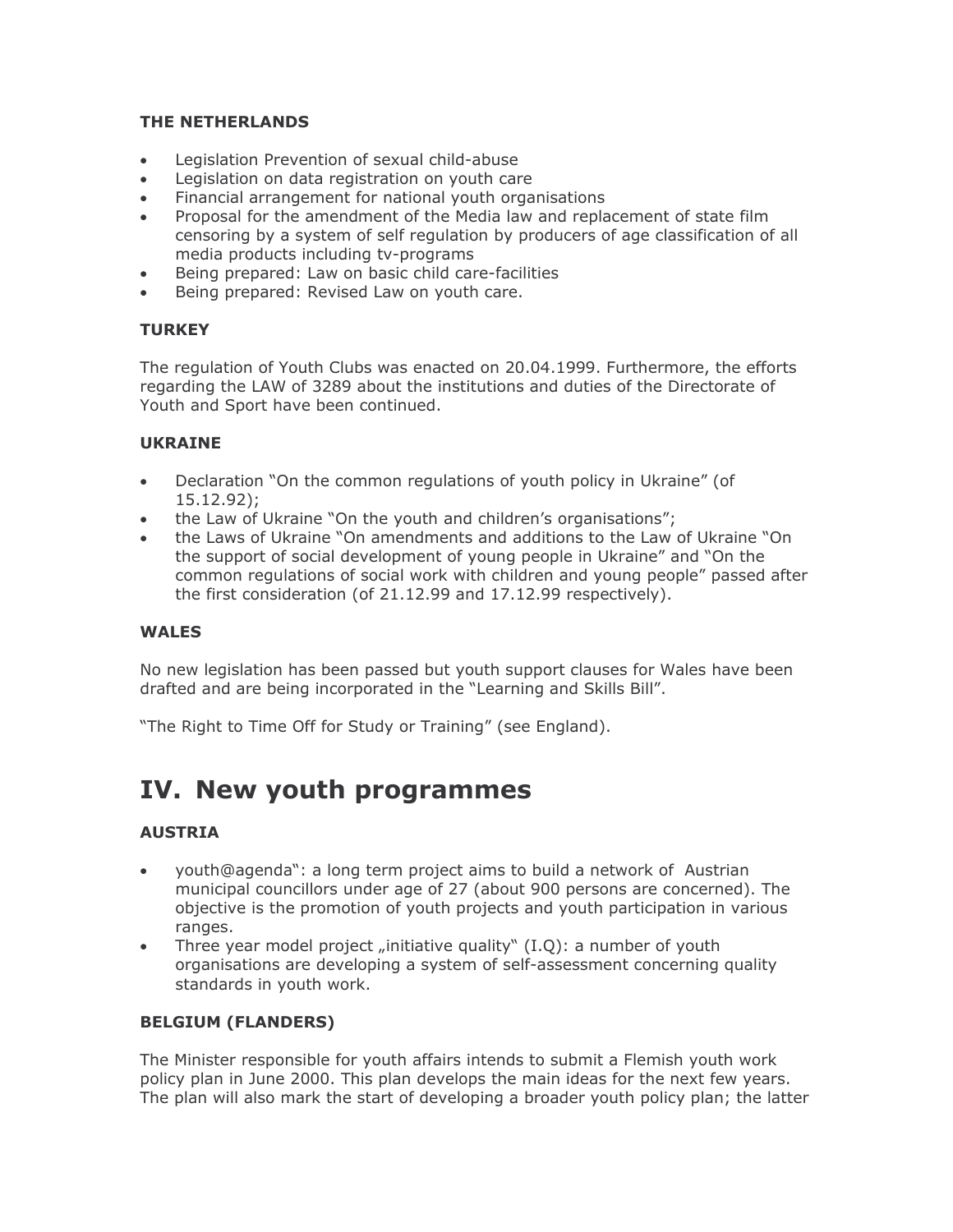will be the new instrument for an "integrated" youth policy. Such a policy will include the initiatives of several other policy fields - such as culture, town and country planning and education- in an attempt to attune them.

# **BULGARIA**

According to the vision stemming from the Stability Pact, many initiatives of Southeast European NGOs were directed to the governmental institutions. They are aiming at improving the peace culture in the region, the lifestyle and the mutual understanding among young people. CYPES works in close cooperation with the National UNESCO Commission, in whose priority programmes for peace culture training there is a special youth section. The following major projects, with regional significance deserve to be mentioned: (1) Orpheus project of civil coalition of 4 Southeast European Countries (Bulgaria, "the Former Yugoslav Republic of Macedonia", Romania, Albania) for the establishment of Balkan Youth Ethnic Parliament; important priorities within the CYPES Programme YCIC (Youth Cultural Information Centers) are the sustainable development and the cooperation and understanding among young people.

# **CROATIA**

Since 1999 the government of the Republic of Croatia has been subsidizing financial means through the public competitions for the youth programmes carried out by non- governmental organizations. Networking of the local organizations, education for the leaders of youth organizations and other similar projects have been supported.

The project of the establishment of the international centre for the integration of vouth with disabilities has been carried out.

During 2000 we expect the publication of the results of the survey about the values of the Croatian youth.

# **CYPRUS**

Counseling services on youth matters will be offered in Municipalities in cooperation with local authorities and NGOs and with the support of the Youth Board of Cyprus. Moreover, the mobile unit "THESEUS" will start operating, giving information and counseling on drugs and other youth related issues.

# **CZECH REPUBLIC**

On May 2000 the Seminar of the Centre-East Europe Countries (CEI) on the implementation and application of the Rights of the Child in these countries will be held in Prague at the auspices of the Ministry of Education, Youth and Sport.

A new project named: "Young talents" is being prepared in the Czech Republic.

In 1999 the Czech Republic actively participated in the program Youth for Europe III and at present the preparation of the program Youth is being effected.

At present the Czech Republic's National Program for Sport for All Development is being elaborated in details.

# **DENMARK**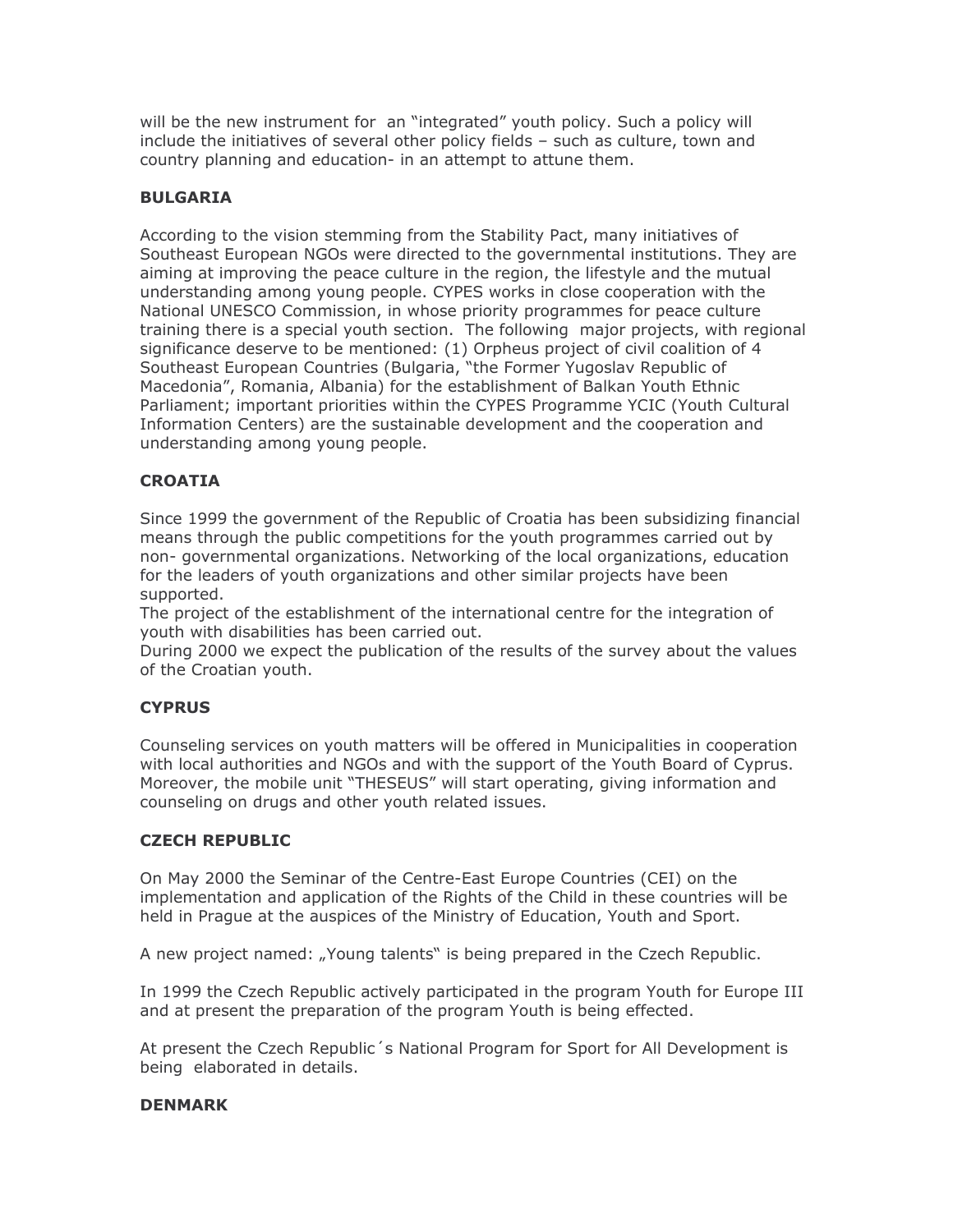The Danish Government has just started to implement an evaluation of The Youth Municipality Project (Ungdomskommuneforsøget). In 1997 the Government selected 17 municipalities to participate in a 3-year pilot project in the context of youth policy. The overall objective is to set up frameworks where the 10 objectives of the Government's youth policy can be tested and further developed The project has just entered its third and last year, and therefore the Government has implemented an evaluation process, which will continue to the end of 2001.

# **FINLAND**

- Development of youth workshops as part of the new ESF Objective 3 and  $\bullet$ Objective 1 (2000-2006);
- Young Culture action programme 2000-2010 (adopted);
- The Award programme launched in Finland (1999-2000)  $\bullet$

# **GEORGIA**

- The 4th Summer University (31 August 5 September);
- Youth days "Okros Akrani" (August 1999);  $\bullet$
- Traditional meeting between Georgian and Azerbaijanian youth on the board of the Red Bridge (25 May 1999);
- Youth leaders meeting from the youth structures of the Black Sea countries  $\bullet$ (september 1999).

# **GERMANY**

- Immediate program to combat youth unemployment (100 000 work/training  $\bullet$ places per year 1999);
- Program "development and changes for 2000 young people in social flashpoints  $\bullet$ (www.bmfsfj.de)

# **HUNGARY**

New major projects:

Youth media, media against violence. The programme will start in May 2000. It will involve cinemas, toy factories, etc.

# **ICELAND**

- Special projects have been (supported, encouraged, funded) to fight drug  $\bullet$ abuse:
- A new curriculum has been established on different educational levels.

# **LIECHTENSTEIN**

Major project: Youth information center aha was opened in Dec.1999, it includes a department Counseling of youth projects and will be the future National Agency for the EU Youth Programme.

Projects combating youth violence in cooperation with the youth workers association and the district councils responsible for youth affairs, are in process.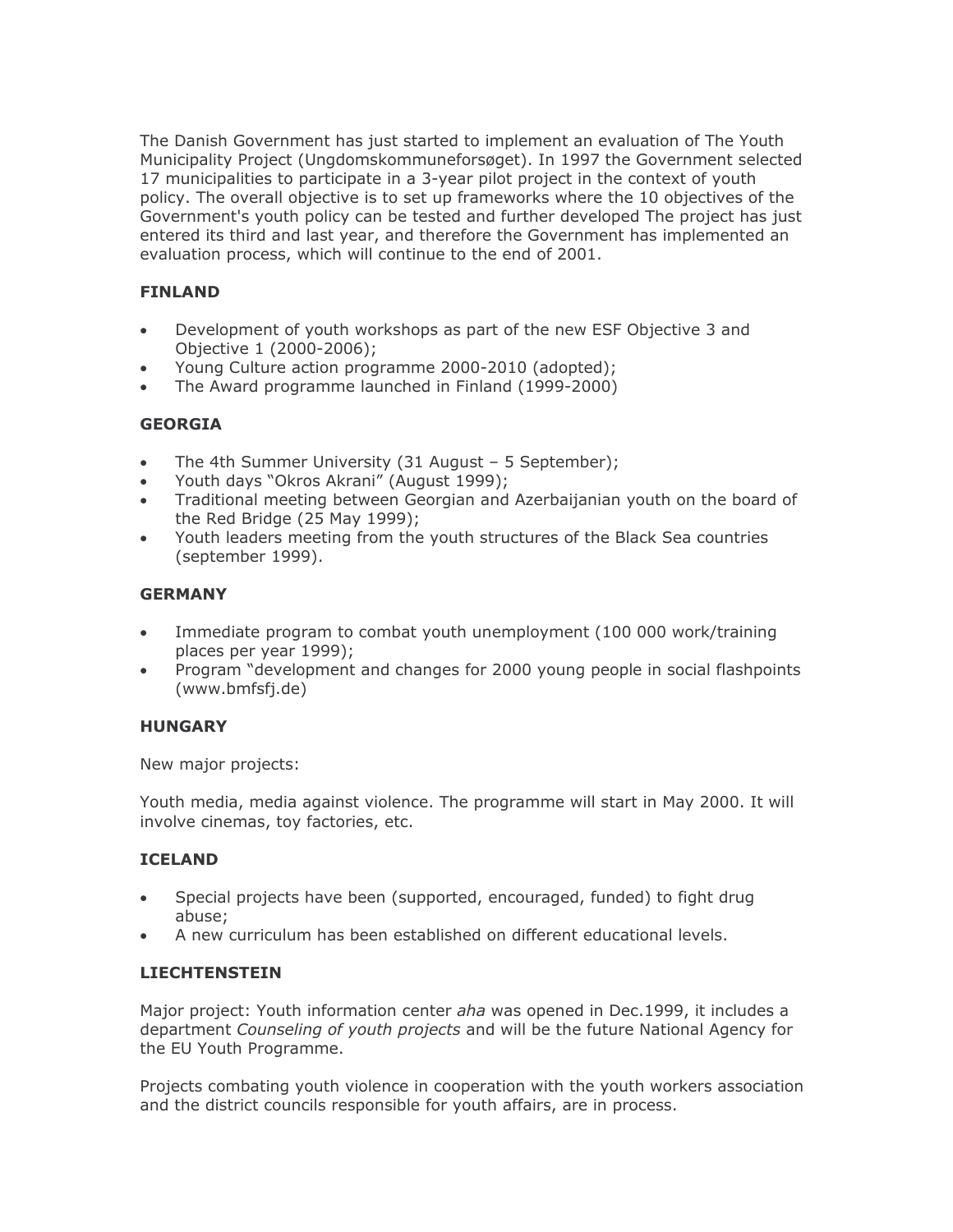# **LITHUANIA**

The year 2000 was declared by the parliament of Lithuanian Republic a year of youth in Lithuania.

The programme "Youth for Lithuania 2000-2001" has started. This programme covers a broad scale of youth related issues and priorities and involves different partnerships and also isolated subprograms of state institutions in the field of youth.

# **LUXEMBOURG**

- **Community Information Points:**  $\bullet$
- The 2000 caravan project;  $\bullet$
- Help-junior project;  $\bullet$
- The regional coordination project;
- The Mediation Centre

# **MALTA**

- The provision of IT Training and interest for youth NGO's;
- The introduction of Youth Workers in various localities where their main role s to  $\bullet$ co-ordinate Youth Organisation in their area. They are also helping young people in dealing with life issues;
- The organisation of a National Youth Conference within which youth voiced their  $\bullet$ opinions and concerns in respect to topics being discussed. These reports are being presented to the National Government;
- EMCY Euro Med.  $\bullet$

# **MOLDOVA**

In 1999 was elaborated the National Program of Implementation of the Law on Youth which include activities on social protection of young persons and young family, the development of informational system for youth, the social services for youth, activities which stimulate youth participation and associative life.

# **NORTHERN IRELAND**

The youth sector is benefiting considerably from funding from the EU Special Support Programme for Peace and Reconciliation. A major project "JEDI - Joined in Equity, Diversity and Interdependence" is underway to help youth organisations develop their policies in the areas of community relations, education for citizenship and equality.

# **RUSSIA**

- The Presidential prgramme "Youth of Russia" is being carried out in 1998-2000;
- The Federal special purpose programme "Youth of Russia 2001-2005" is being  $\bullet$ drafted now.

# **SCOTLAND**

One of the Scottish Executive's "Programme for Government" commitments is to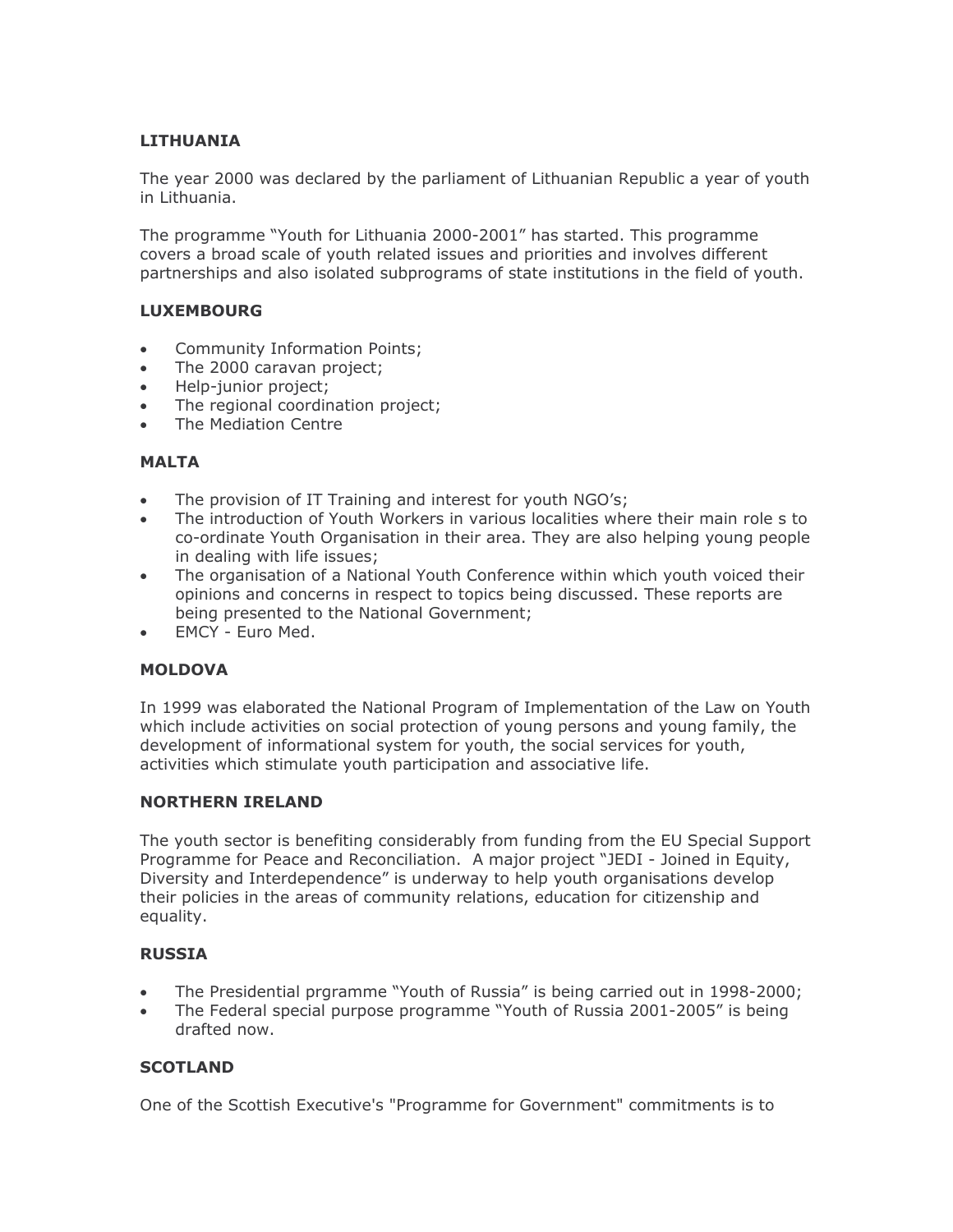consult widely on an action programme for youth which values young people and reflects their own aspirations. A "Youth Summit" is being planned for June 2000.

# **SLOVAK REPUBLIC**

A project called " The commune with the friendliest attitude towards youth" will be launched at the beginning of 2001 by the Ministry of Education. It will be realised in co-operation with the Association of Towns and Communes of Slovakia. The project will be presented at a Slovak-German seminar focussed on youth work at the communal level which will help in Trencin (Slovakia) in July 2000.

# **SPAIN**

In 1999 the pilot Project "Other ways of using your free time" was started, offering alternatives for leisure time. The preparatory and outlining phase was carried out, and during the year 2000 the public phase of the project will take place. The objective is to create healthy and creative habits, promotion of group work and inciting a critical spirit. Four cities have been selected to carry out this pilot experience: Alcalá de Henares (Madrid), Jaca (Huesca), Murcia and La Palma del Condado (Huelva), whose city councils will provide the resources for developing the activity.

# **THE NETHERLANDS**

- Program on the innovation of youth care and foster care:  $\bullet$
- Program for the capacity increase of child care;
- Program for Local Youth Policy.  $\bullet$

# **TURKEY**

A draft project aiming at the restructuring of the youth sector in this country has been set up.

# **UKRAINE**

- The Main Trends of Social Policy in Ukraine;
- The Programme of the Employment of the Population for the years 1997-2000;  $\bullet$
- The Programme on Drugs and AIDS Prevention for the years 1999-2000;  $\bullet$
- The Programme on Crime Prevention for the years 1996-2000;
- The Programme of Crediting Young Families in Building (Refurbishing) Houses;  $\bullet$
- The Ukraine-Canada Project "Youth for Health".

# **WALES**

Youth Gateway is a new programme introduced in September 1999. It provides school-leavers who need it with in-depth assessment and guidance before they embark on training, education or employment.

V. New policy papers

# **AUSTRIA**

On the initiative of the Austrian EU presidency a Resolution Of The Council And The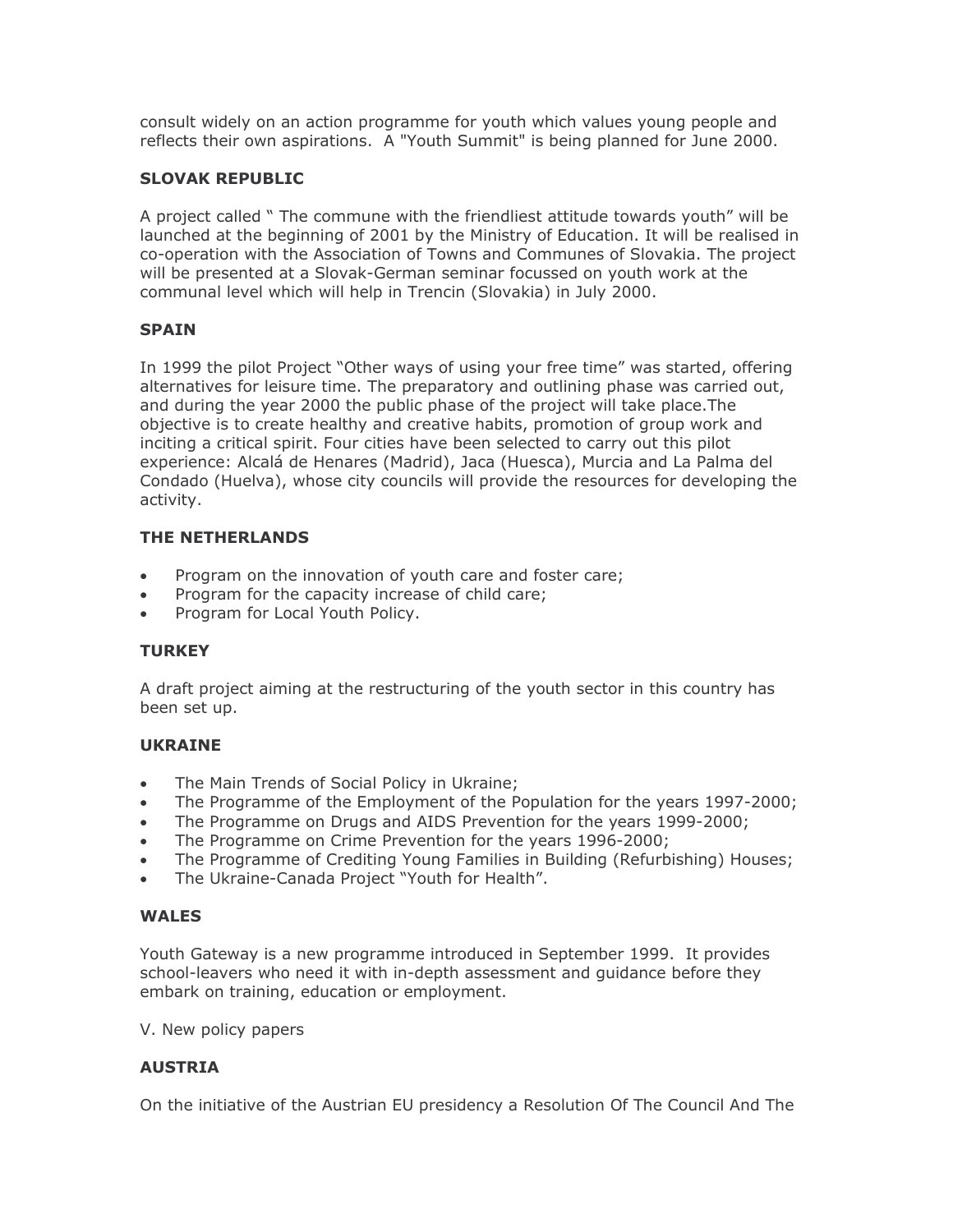Ministers Of Youth Meeting Within The Council On Youth Participation was adopted Nov. 28<sup>th</sup> 1998.

# **BELGIUM (FLANDERS)**

Minister Bert Anciaux recently discussed the 2000-2004 "youth" policy paper in the Parliament of Flanders. This paper outlines the youth (work) policy for the coming vears.

At the Youth and Sport Policy Division level, the annual "Chornicle" presented an overview of 1998 activities. The "Zoekboek 1999-2001" (i.e. 1999-2001 search book) was also published; the latter presents an overview of the main actors and contact points; it is a handy and often used tool for your workers, youth consultants and other persons involved.

The "Cijferboek" (i.e. book of figures) is a collection of figures, charts and graphs based on the "Zoekboek 1999-2001" and it offers us insights into the municipal youth work policy.

# **CROATIA**

The Croatian government has emphasized youth issues in its programme for the period 2000 - 2003. It is to be expected that in this period the work on the establishment of the National strategy for the youth will be carried out.

# **CYPRUS**

The strategic plan covering the 1999-2003 period was drafted. It evolves around the following main axes:

- The pursuit of a more effective exercise of the advisory and co-ordinating role of  $\bullet$ the Youth Board of Cyprus;
- The examination and updating or readjustment of the existing programmes for  $\bullet$ ypung people where needed;
- The creation of new programmes reflecting the new needs of young people;
- The creation of infrastructure services for youth;
- The reinforcement of the infrastructure of the Cyprus Youth Board in terms of human resources, as well as technical support.

# **CZECH REPUBLIC**

The evaluation report of the realization of The Convention on the Rights of the Child for the period 1995 - 1999 has been worked out and will be sent to the Committee on the Rights of the Child to Geneva.

# **FINLAND**

- Youth policy sector in the work of the Active Social Policy Committee: Experiment in rehabilitating education for 15-to-17-year olds (proposal: FIM 20 million). Activation plans for school-leavers who do not apply for training or actively seek jobs (proposal);
- Youth work strategy by Finnish Youth cooperation Allianssi (1999);  $\bullet$
- Social justification of youth work (Advisory Council for Youth Affairs 1999).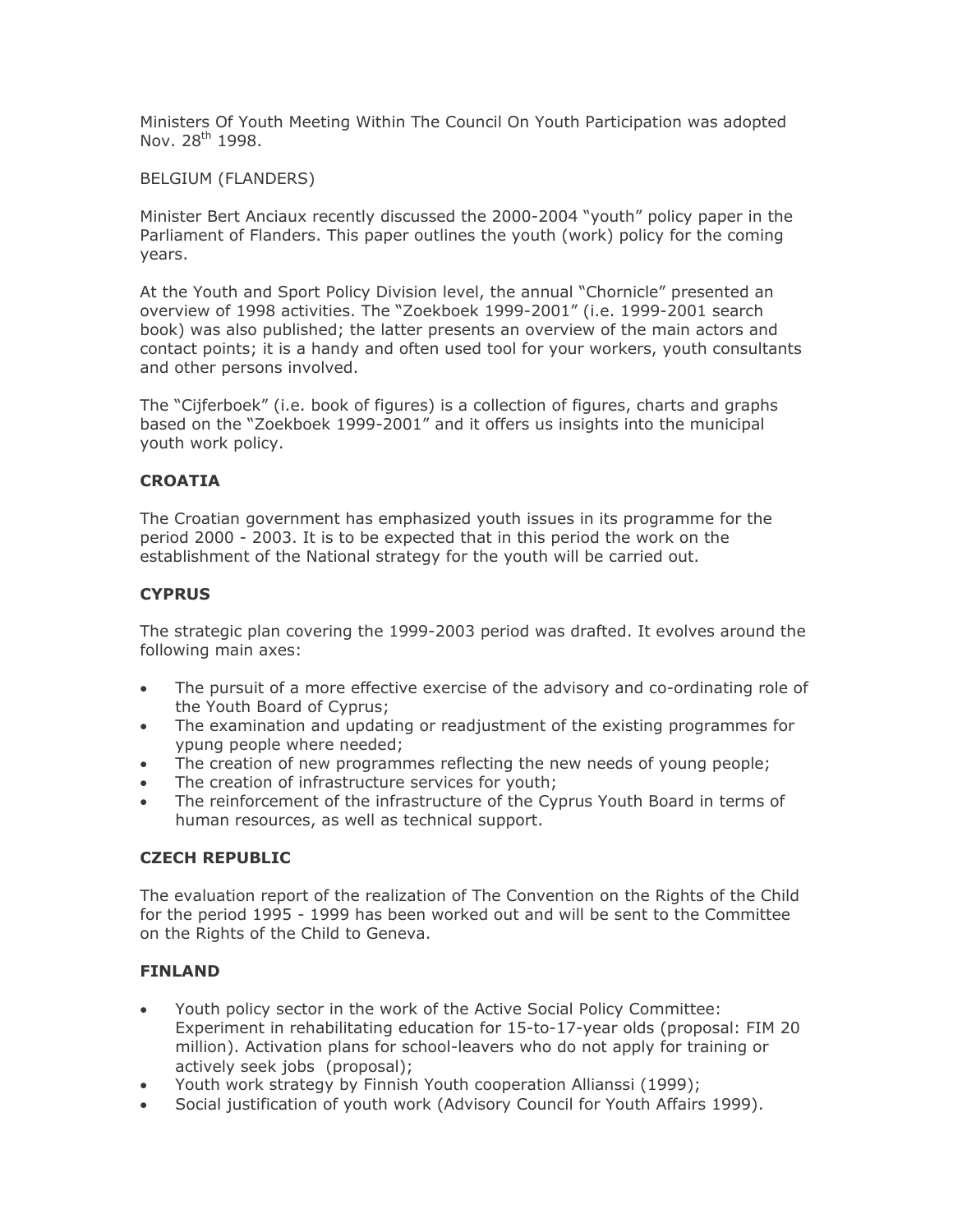# **GEORGIA**

General statistical-analytical portrait - Georgian Youth.

# **GERMANY**

10<sup>th</sup> report on child and youth work on the living conditions of children and welfare services for children.

# **LIECHTENSTEIN**

- Liechtensteinische Jugendstudie (Youth Study) March 1999- Situation and  $\bullet$ attitudes of young people in Liechtenstein (12-20 years);
- Rechtsradikalismus in Liechtenstein, May 1999 (Analysis of and Measures  $\bullet$ against right -wing Radicalism)

# **LITHUANIA**

Strategy of State Council for youth affairs, 1999 - 2000 has been adopted.

The strategy of annual governmental funding programme of youth initiatives (administrated by State Council of Youth affairs) has been significantly changed this year.

In the year 2000 it was split in two main parts "the funding programme of national youth projects", and "the local funding "Youth for community" programme of youth projects".

This change separates local and national level initiatives speaking generally, but the aim behind this separation is to separate the new, inexperienced local youth initiatives and allocate funding for competition among them on their municipality's level to support and strengthen them, on one hand, and to allocate money for competition of strong and experienced, qualified youth organisations, on another hand. By this change it is expected to create equal competitive basis for organisations with different experience and extent of work, and to encourage the development and growth of youth sector.

This programme is based on the co-operation between certain municipality (that has to fit requirements and to apply to become the part of the programme) and partnership union of State Council for Youth affairs, Nordic information office and Baltic-American partnership programme

Drafts:

The long-term youth policy strategy and youth policy programme 2002-2005 have been started to be prepared: the conception paper is being developed now.

# **NORTHERN IRELAND**

A major review of youth service policy has taken place and the report of the review body was published on 8 May 2000. A follow-up conference will take place on 5 & 6 June, to which 125 people have been invited, to discuss how to take the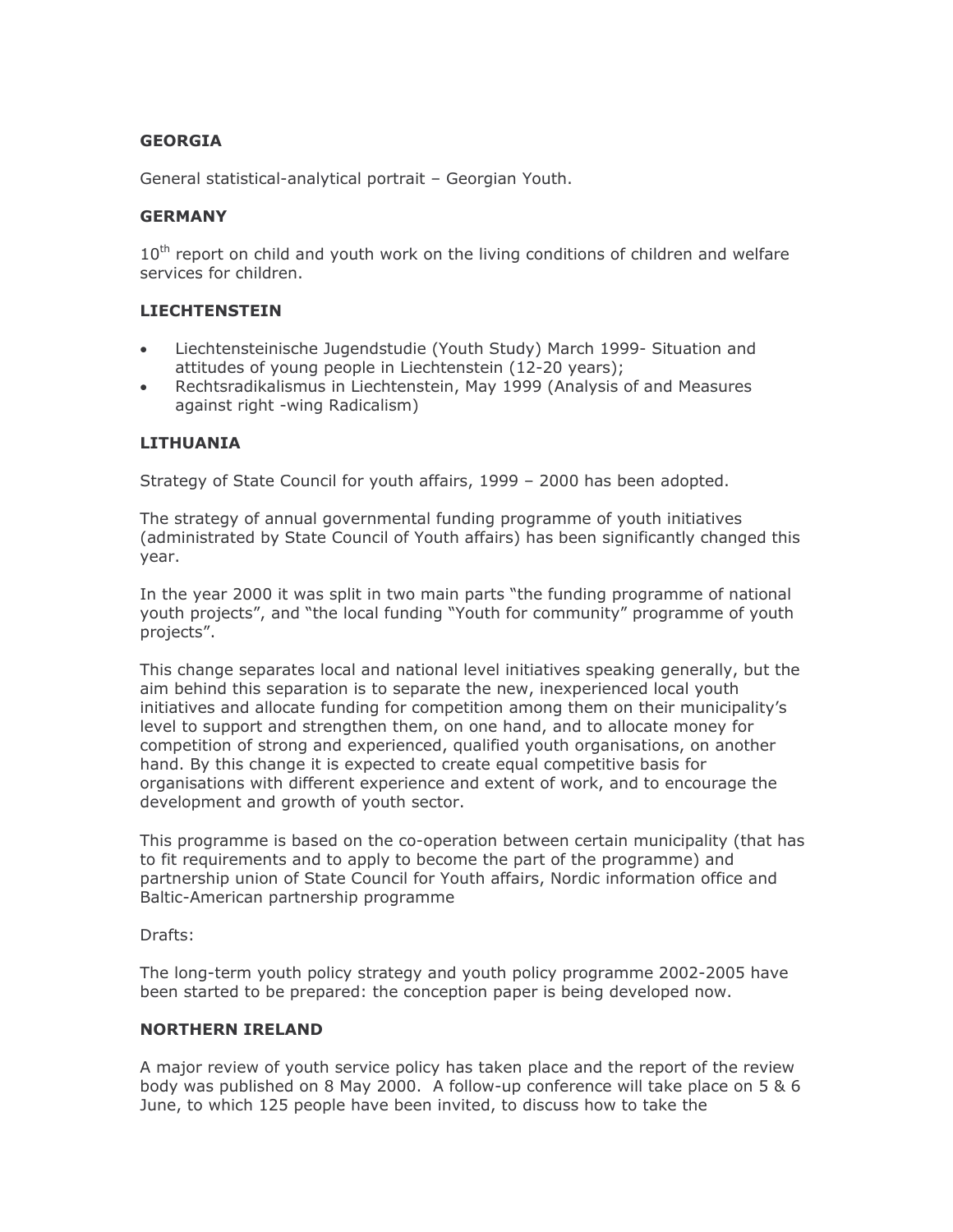recommendations forward.

# **RUSSIA**

- 1999 "The standard regulation on the social service body on youth affairs  $\bullet$ establishing":
- 2000 The State Committee of the Russian Federation on Youth policy Board decision "About the results of the realization of the state youth policy in the Russian Federation in 1999 and its perspectives in 2000".

# **SCOTLAND**

- Youth strategies within local authorities are policy documents. Scottish Office Education and Industry Department (since devolution - Scottish Executive Education Department) Circular 4/99 "Community Education" specifically refers to engagement with young people as being at the heart of community learning;
- The 'Beattie report' "Implementing Inclusiveness Realising Potential";  $\bullet$
- The 'Social Justice' report "A Scotland where Everyone Matters" (and the  $\bullet$ targets outlined).

# **SLOVAK REPUBLIC**

A Conception on the State Youth policy will be drafted and submitted to the Government in December 2000.

# THE NETHERLANDS

- Progress report youth care 2000-2003 (drafted and published);  $\bullet$
- Memorandum on intersectoral cooperation on youth policy: "Jeugdbeleid in  $Ba(la)$ ns";
- Frameworks for policy on child care and foster care.

# **TURKEY**

The  $8<sup>th</sup>$  development plan for five years has been started at the second half of 1999 and has been reached to a complete level. According to this plan including the years 2001-2004, the studies which are questioning the problems of youth sector in our country and what kind of youth policy is going to be followed has been continued.

# **UKRAINE**

- Decrees of the President of Ukraine of 06.10.99 "On the Primary Measures in  $\bullet$ Realisation of the State Youth Policy and Support of Youth organisations" and "On the measures guaranteeing youth employment";
- Resolution of the Parliament of Ukraine (Verkhovna Rada) of 06.07.99 "On the  $\bullet$ recommendations of the Parliamentary hearings to the practical activity of executive bodies concerning the implementation of the state youth policy legislation";
- Resolution of the Cabinet of Ministers of Ukraine of 18.06.99 "On the realisation  $\bullet$ of the state youth policy"

# **WALES**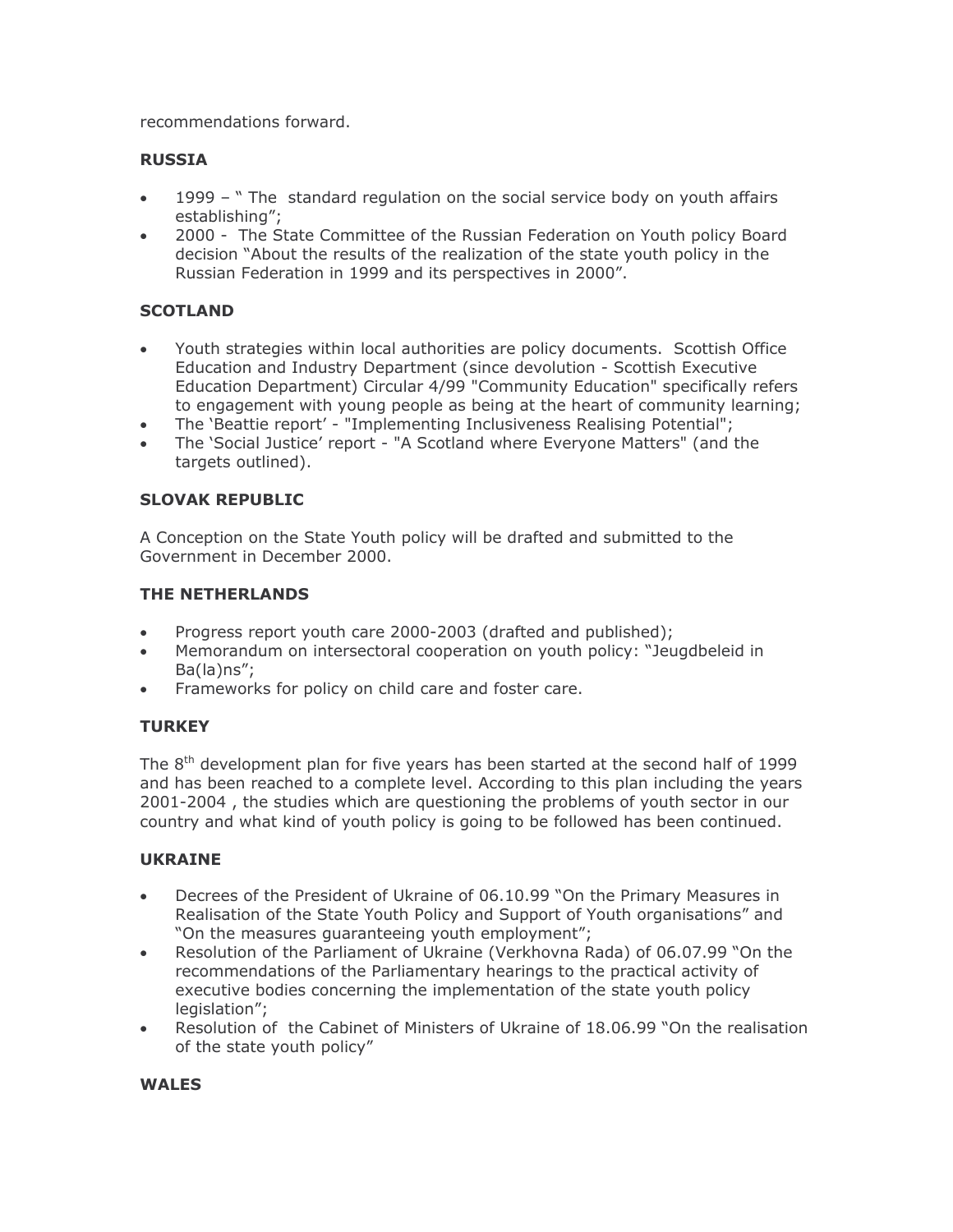A major youth policy report is currently being drafted by the Policy Unit of the National Assembly for Wales. This report will be considered and taken forward by the National Assembly later in this calendar year.

# VI. Youthissues in the current public debate

# **AUSTRIA**

- youth employment/unemployment;  $\bullet$
- prevention of addiction and violence:  $\bullet$
- youth participation;  $\bullet$
- political education

# **BULGARIA**

One of the major problems is the self-awareness of Bulgarian young people as Bulgarians, which is part of the wider generation problem in our country. The dynamics of the social processes is still trying to catch up with the attitudes of the public consciousness. Young people (in the way they perceive the circumstances) are not enough respected neither by the society in general, nor by the public institutions. These problems are more serious in the regions and rural areas.

Almost all surveys of public opinion are showing that for the majority of the young people in Bulgaria the most significant problems are: the economical situation (their own and of their families) and the lack of clear perspective for their future.

Another problem is the still insufficient youth participation in the community life.

# **BELGIUM (FLANDERS)**

These are a few selected themes involved and coming to the fore in the "public" debate" concerning the "youth" theme: genuine interest in and respect for youth and its culture, participation, physical and psychic space for children and youngsters, responsibility and involvement of youngsters in community work ...

# **CZECH REPUBLIC**

The application of The Convention on the Rights of the Child; the participation of the youth in the civil life; the fight against violence and drugs; the problems of the minorities - are the most significant issues in the current public debate on youth in the Czech Republic.

At the end of 2000 the brochure named: "The selected Chapters to the  $10<sup>th</sup>$ anniversary of the adoption of the Convention on the Rights of the Children the Czech Republic" was edited in Czech

# **CROATIA**

The issue of addictions among youth has been discussed very much in public. It is still very often debated on the issue of the departure of youth intelligence from Croatia, employment, the way that youth spend their free time, restricting young people in going out very late(bars, discos) etc.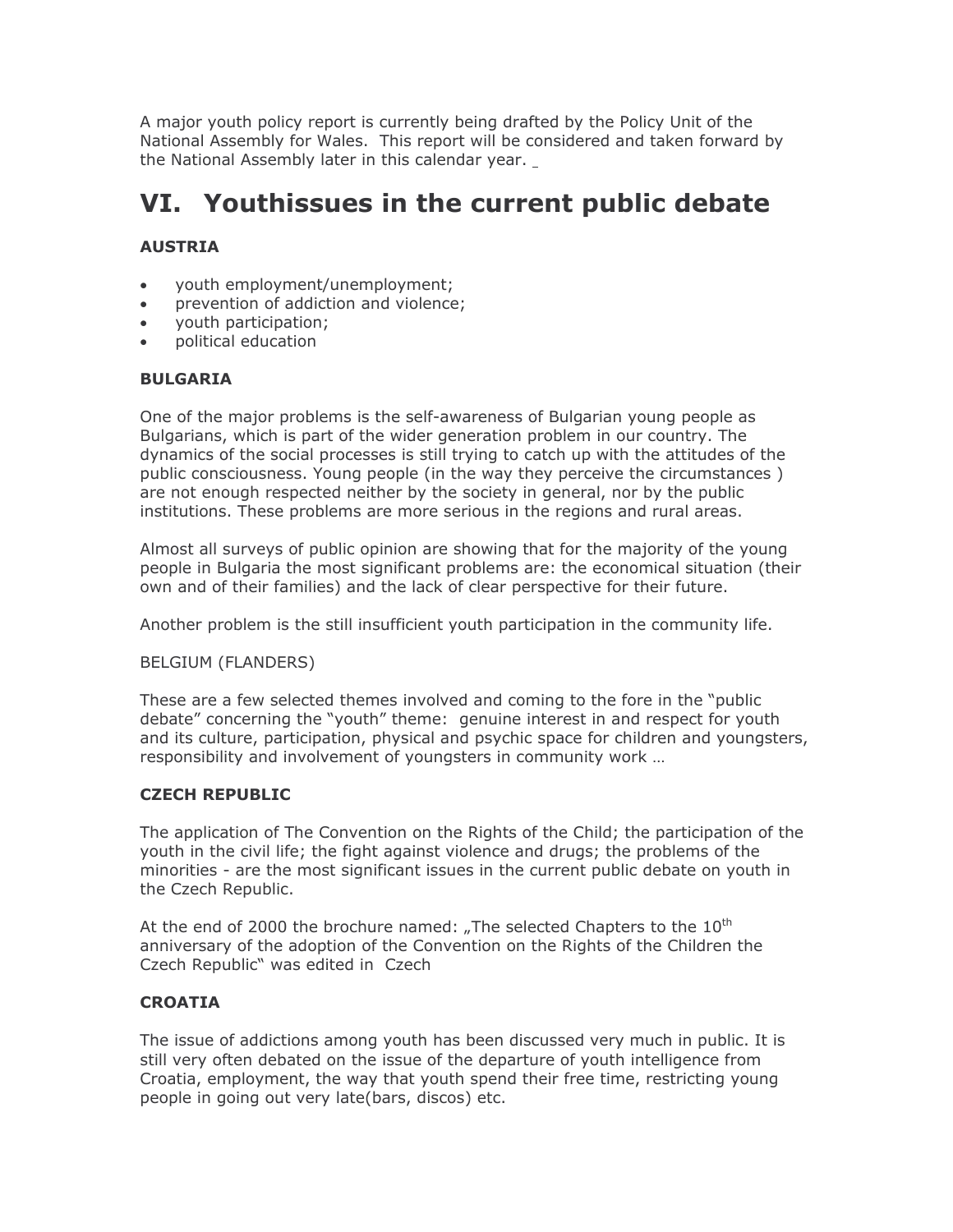# **CYPRUS**

Drugs, criminal behaviour, unemployment, social exclusion, AIDS.

#### **DENMARK**

As it is common for the media, the focus during the last year has especially been on the negative stories, there is to tell about Danish youth. There has therefore been a public debate on problems like drug- and alcoholabuse, violence and the difficulties around ethnical integration.

# **ENGLAND**

The Home Office reported that the biggest issues mentioned by young people were poor quality education and careers quidance on sex and relationships. They also complained of a lack of things to do and nowhere to go. However, the wider debate is around the PAT 12 issues of lack of co-ordination on youth policy and services at local and national level. PAT 12 looked at how policy on youth in central Government and services at local level are disjointed and formed without taking account of young people's views. It makes recommendations to remedy this, e.g. consulting young people on youth policy, 'Listen Up' is an example of how this was taken forward.

The most significant issues are:

- the implications of policies such as new targeting, social need and equality;  $\bullet$
- encouraging greater involvement by young people in planning, assessment of  $\bullet$ need and evaluation;
- developing inter-sectoral and inter-agency links;  $\bullet$
- the need for a more cohesive approach to policy;  $\bullet$
- a clear career structure for youth workers;  $\bullet$
- greater use of ICT

# **ESTONIA**

The main public debates in 1999 tackled the following topics: youth work at local level, youth information and counselling which was mainly linked with the annual youth information fair "Teeviit", and the growing problem of youth and drug abuse.

# **FINLAND**

- Drug abuse (intoxicant abuse) among young people;  $\bullet$
- Satanism:
- Learning difficulties as a central factor for exclusion;  $\bullet$
- $\bullet$ Housing shortages in growth centres;
- After-school activities.

# **GEORGIA**

- Employment;  $\bullet$
- leisure time;  $\bullet$
- problems of young families.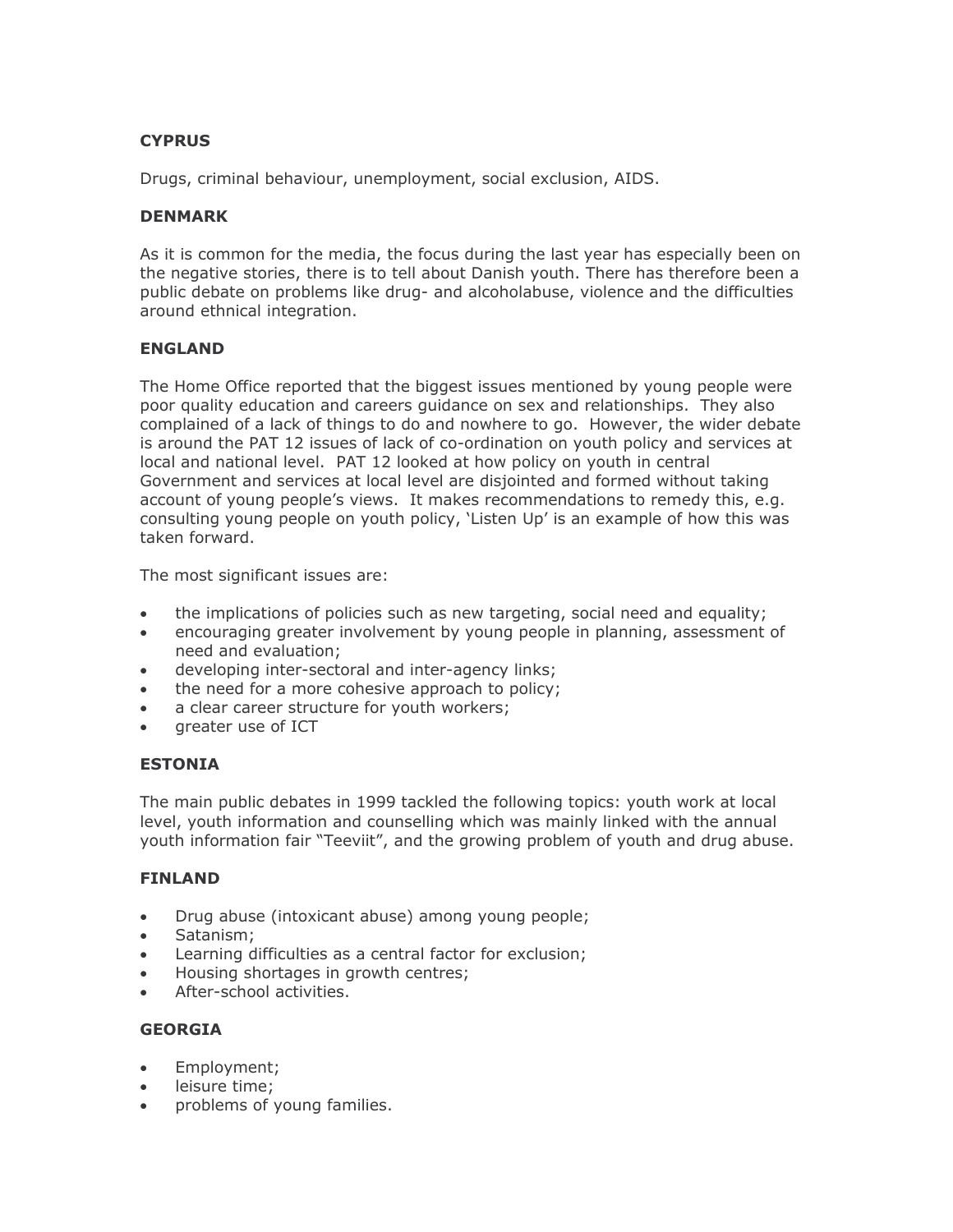# **GERMANY**

Fight against youth unemployment and measures/programmes for social integration of youth.

# **HUNGARY**

There are public debates on the regional youth services, on the housing programme aimed at young people, on properties of NGOs.

# **ICELAND**

- Education;
- debate against drugs, alcohol and smoking;  $\bullet$
- the importance of young people % participation in different (various) activities in the society;
- the importance of educating leaders and others who work within the youth field.  $\bullet$

# **LIECHTENSTEIN**

- government proposal of a school reform;  $\bullet$
- violence in schools;
- alcohol abuse of young people as responsibility of adults (selling of alcohol to  $\bullet$ children and youngsters);
- decriminalisation of the consumption of soft drugs;  $\bullet$
- leisure time activities for children:  $\bullet$
- improving public transport for young people at night;  $\bullet$
- participation of young people and their view on national policy.

# **LITHUANIA**

- Employment/unemployment;  $\bullet$
- living standards (particularly housing, insufficiency of existing social support  $\bullet$ system/ or lack of social support in the context of the today's poverty);
- education (particularly higher education, non-formal education);  $\bullet$
- criminality among youth;
- health (particularly healthy life-style issues: alcohol, drug abuse, smoking, abortion, suicide);
- $\bullet$ military service
- elf-realisation/self-expression of young people; active participation in the life of society.

# **LUXEMBOURG**

Parliamnetary debates on the topic "Young people in difficulties".

# **MALTA**

EU membership, teen-pregnancy, drug abuse, unemployment.

# **MOLDOVA**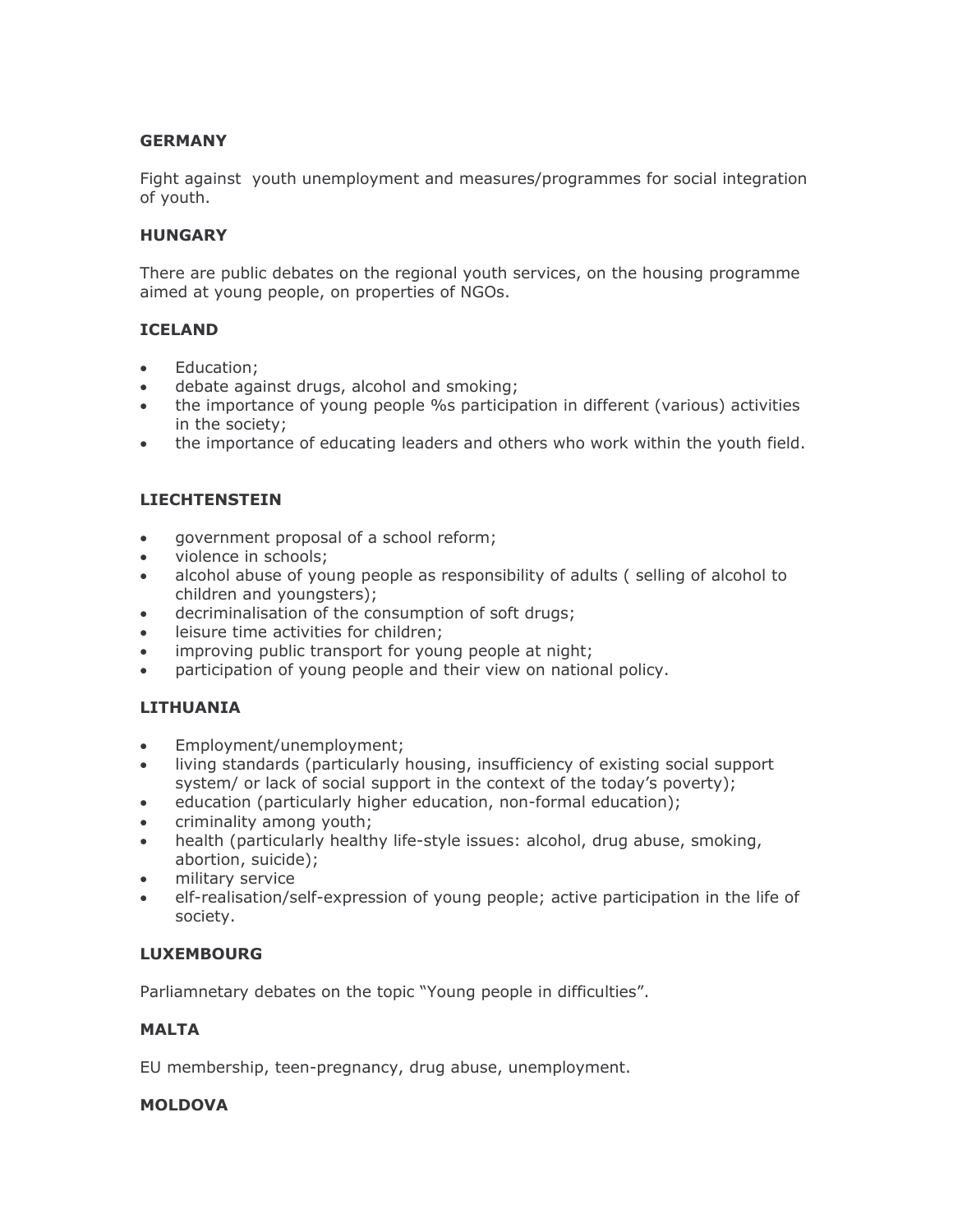- Protection of social rights of young persons;  $\bullet$
- youth participation.

# **NORWAY**

Questions linked with marginalisation, drop-outs, drug-abuse, criminality are the major problems. Education and housing are together with a starting discussion on voting age are the more positive approaches in the discussion.

# **RUSSIA**

- Drug addiction, juvenile crime;  $\bullet$
- demographic situation, the young family;  $\bullet$
- young people's employment;  $\bullet$
- professional army, civil service.

# **SPAIN**

At present the most significant debates concerning youth are related to health matters, eating disorders: Anorexia, bulimia, drug addictions, violence, volunteer service and the high youth unemployment rate.

# **THE NETHERLANDS**

- Vandalism, drop out and marginalisation of groups of young people;  $\bullet$
- Integration of children from ethnic minorities;  $\bullet$
- Youth participation:  $\bullet$
- Sexual child abuse.

# **TURKEY**

The most important issue in the present circumstance is to carry out the education reform which will prepare our young people for 21<sup>st</sup> century. Throughout the studies launched in 1997, our most essential goal is to bring up young people who have tendency to search and technological developments and of contemporary education.

# **UKRAINE**

- Annual report on the situation of young people in Ukraine sent to the President  $\bullet$ of Ukraine, to the Cabinet of Ministers of Ukraine, to the Verkhovna Rada;
- annual Parliamentary hearings on the same issue.

# **WALES**

The most significant issues are how to set in place an effective and accessible system of advice and support to help young people make a successful transition to adulthood.

#### VII. **Facts and figures**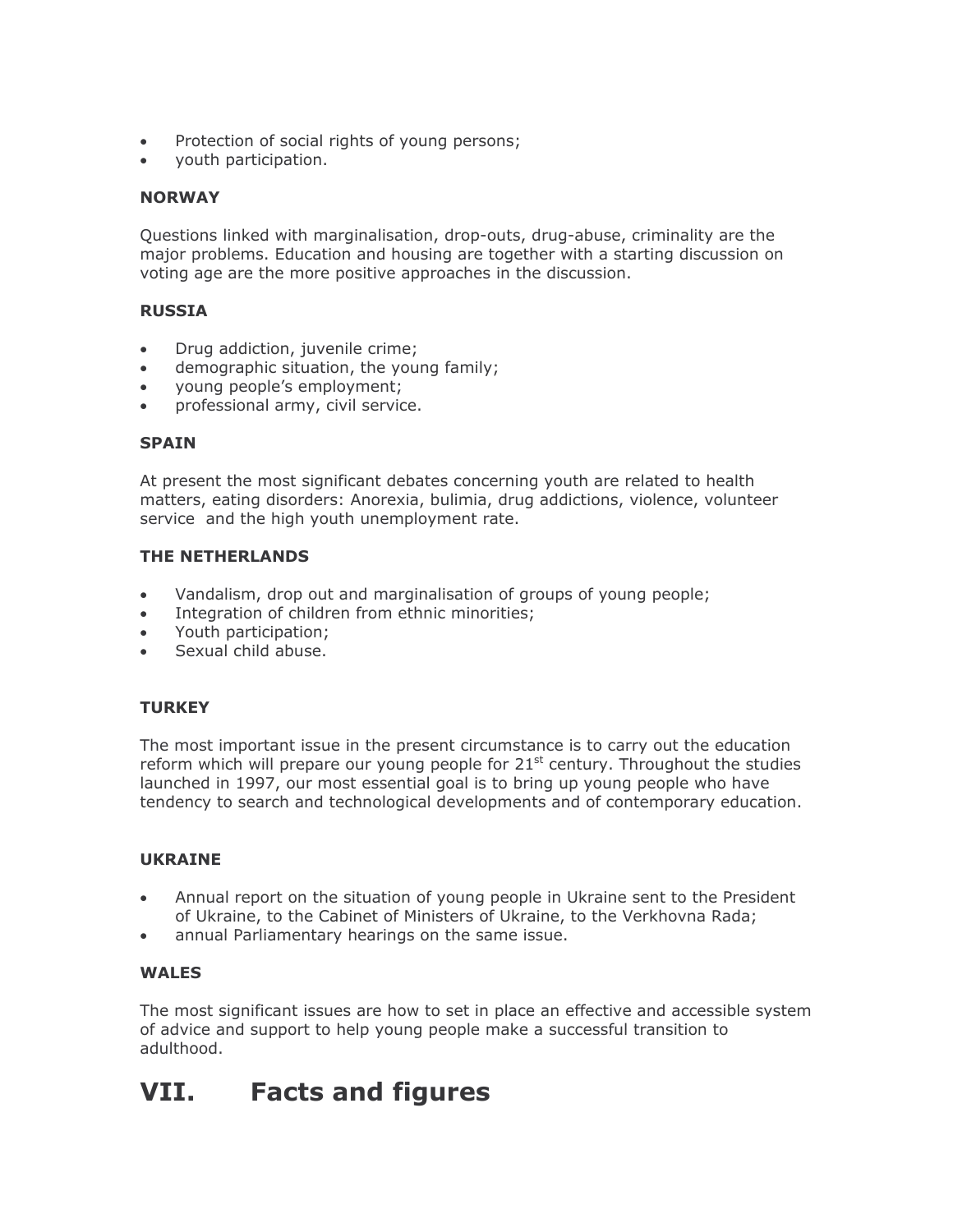# **AUSTRIA**

In1999 the third government report on the situation of young people in Austria was published (life styles, youth participation, supportive measures for youth services). The English version was published in March 2000.

#### **BELGIUM (FLANDERS)**

The need for solid (long-term) scientific research is felt more and more. In a first step, a longitudinal scientific research project into youth work policy planning and its effects was set up. In the future, this project should yield a set of instruments for permanent evaluation and adjustment of the youth work policy.

In accordance with the International Rights Treaty on the Rights of the Child, the Parliament of Flanders appointed a Flemish Commissioner for the Rights of the Child. The Ministry of Flanders (including the Youth and Sport Division) must annually report on the extent to which progress was made in the field of children's rights.

#### **BULGARIA**

Important role in the implementation of youth policy has the declaration of the Parliament (on CYPES initiative) for adoption of the principles of the European Charter on the Participation of Young People in Municipal and Regional Life. The declaration supports the Regional Youth Councils in their cooperation with the local authorities.

# **CROATIA**

There are two young persons(younger than 30) in the new composition of the Croatian parliament who have been very active in the field of youth issues so far.

#### **CZECH REPUBLIC**

The facts concerning the situation of young people in the Czech Republic are involved into the text of the Report on the application of the Rights of the child.

The research focused on the information system for the children and youth in the Czech Republic and on the level of of rendering its services to young people in the Czech Republic, is being effected.

At present, The outline and methodology of the Information Centres for youth in the Czech Republic is being elaborated.

# **ENGLAND**

A Department for Education and Employment secondee is working with the UK Youth Parliament Steering (UKYP) Group on arrangements to deliver the first sitting of the Youth Parliament in the spring of 2001. The idea of the UK Youth Parliament was first announced in July 1999. The aim of the UKYP will be to give young people aged 11-18 a national voice which will be listened to by Government and political parties.

#### **DENMARK**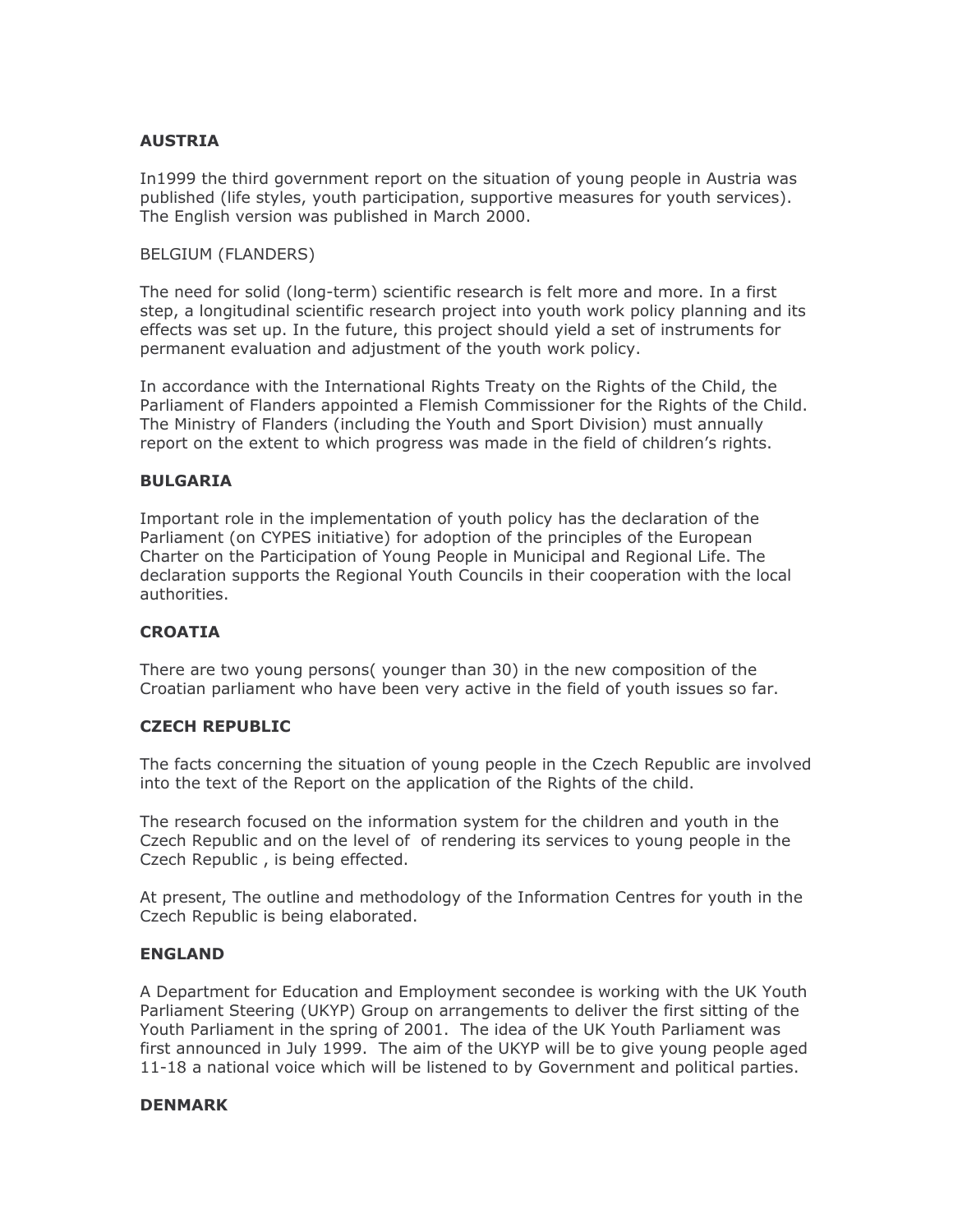The generation of young people is very small in numbers these years. That means there is a huge demand for the young people in the labour market, and the different sectors of the educational system tries to attract the demanded young people. Again this means that the unemployment rate for young people is fairly small. All this gives young people a high value which affects the public debate in a positive way.

#### **FINLAND**

As a result of the relative and absolute decrease in the number of young people, every young person counts in society and it is important to get every young person to take an active part in employment and social life (debate emerging).

#### **GERMANY**

- Shell Youth Survey (to appear april 2000);
- German Youth Institute Youth Survey (to appear may 2000).

#### **ICELAND**

It is traditional in Iceland that young people are greatly involved in the labourmarket. Therefore we have very low unemployment. In the age group 16-24 in the year 1999 the unemployment was 4,4%. Young people in Iceland have overall good access to computers and are very active on the internet.

#### **LIECHTENSTEIN**

There is a notable development which has a slightly negative impact on the vocational and job situation for young people.

#### **LUXEMBURG**

The RMG law (the minimum quaranteed income). In order to get a RMG the age limit was brought down to 25 years.

#### **MOLDOVA**

Youth Centers were opened in several in counties; the youth NGOs became more active in regions.

#### **RUSSIA**

The State Committee of the Russian Federation on Youth Policy annual report "The situation with young people in the Russian Federation 1998-1999" is being prepared for print.

#### **SCOTLAND**

The Scottish Parliament is committed to becoming more accessible to young people and is keen to engage with them - as well as all members of the general public served by it.

#### THE NETHERLANDS